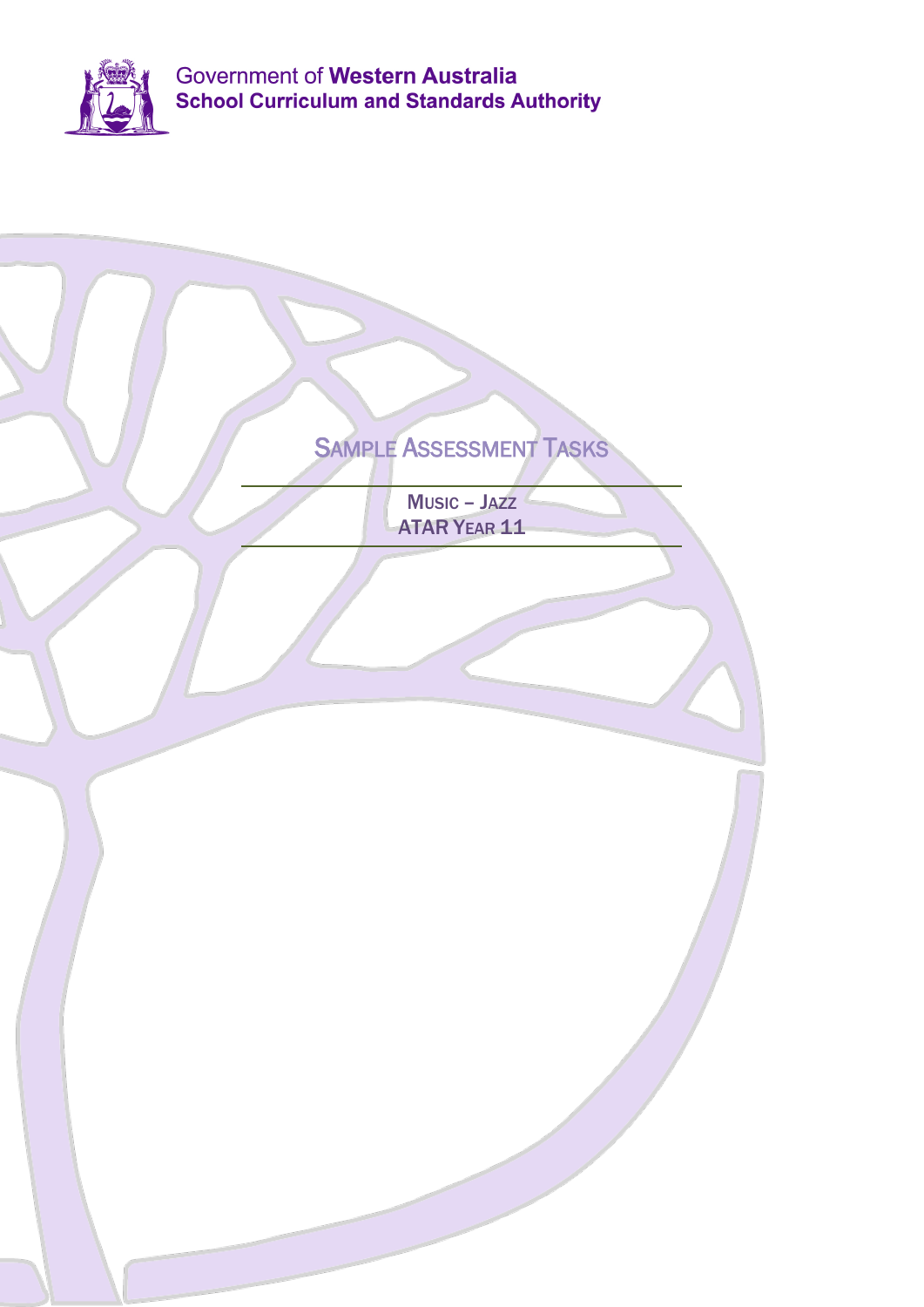#### **Copyright**

© School Curriculum and Standards Authority, 2019

This document – apart from any third party copyright material contained in it – may be freely copied, or communicated on an intranet, for non-commercial purposes in educational institutions, provided that the School Curriculum and Standards Authority is acknowledged as the copyright owner, and that the Authority's moral rights are not infringed.

Copying or communication for any other purpose can be done only within the terms of the *Copyright Act 1968* or with prior written permission of the School Curriculum and Standards Authority. Copying or communication of any third party copyright material can be done only within the terms of the *Copyright Act 1968* or with permission of the copyright owners.

Any content in this document that has been derived from the Australian Curriculum may be used under the terms of the Creative [Commons Attribution-NonCommercial 4.0 Australia licence](http://creativecommons.org/licenses/by-nc/3.0/au/)

#### **Disclaimer**

Any resources such as texts, websites and so on that may be referred to in this document are provided as examples of resources that teachers can use to support their learning programs. Their inclusion does not imply that they are mandatory or that they are the only resources relevant to the course.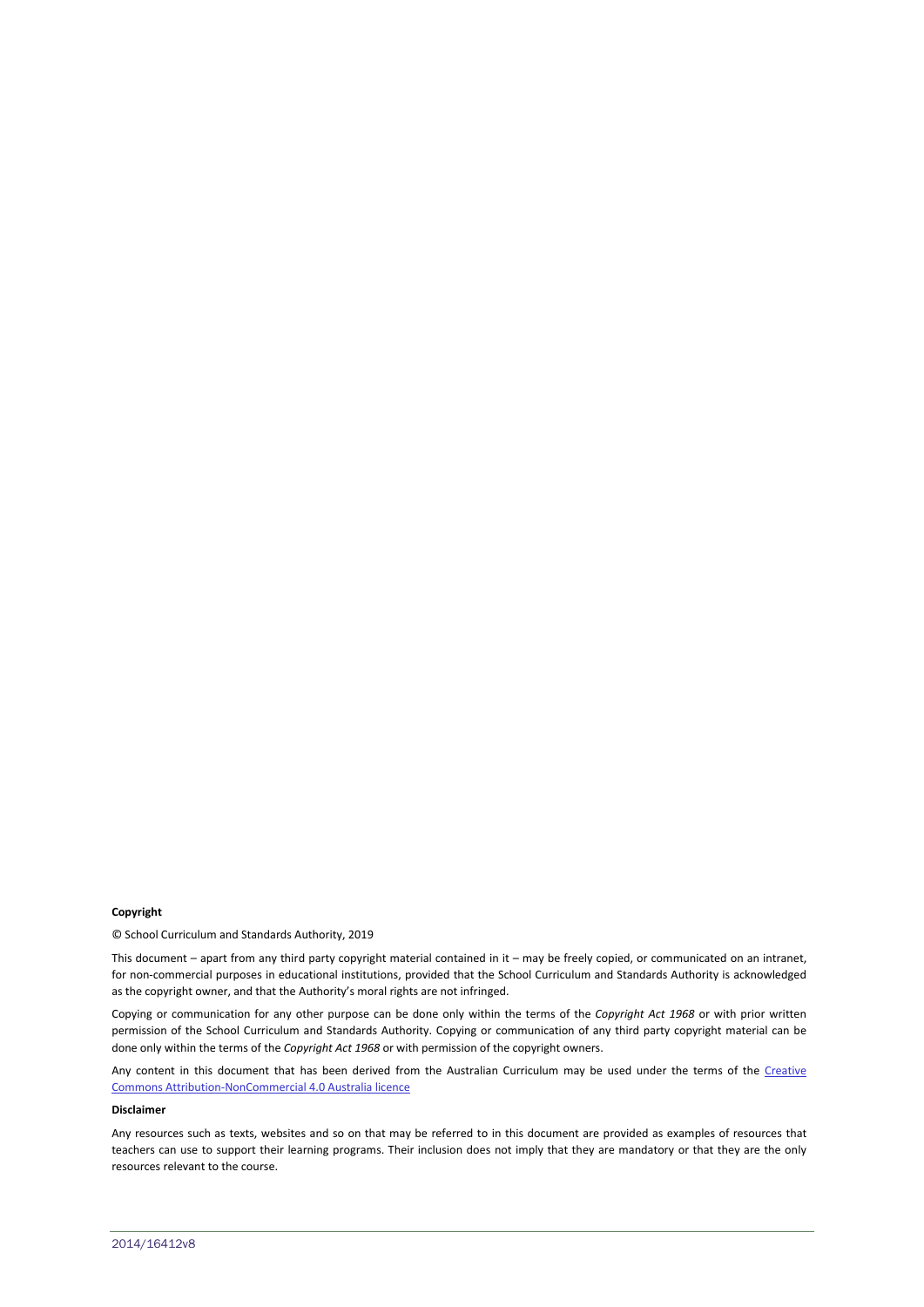Music – Jazz – ATAR Year 11

Task 1 (written)

# **Assessment type: Aural**

The paper will consist of seven questions and will cover the following concepts:

- identification of scales, intervals and chords
- chord progressions
- rhythmic and melodic dictations.

## **Conditions**

Time for the task: 50 minutes Formal in-class assessment: Semester 1, Week 6

## **Task weighting**

4% of the school mark for this pair of units

**Name:** \_\_\_\_\_\_\_\_\_\_\_\_\_\_\_\_\_\_\_\_\_\_\_\_\_\_\_\_\_\_\_\_\_\_\_\_\_ **Mark: /39**

# **Question 1: Interval identification (4 marks)**

Identify the four bracketed intervals heard in the extract below. Write your answers in the spaces underneath the score.

\_\_\_\_\_\_\_\_\_\_\_\_\_\_\_\_\_\_\_\_\_\_\_\_\_\_\_\_\_\_\_\_\_\_\_\_\_\_\_\_\_\_\_\_\_\_\_\_\_\_\_\_\_\_\_\_\_\_\_\_\_\_\_\_\_\_\_\_\_\_\_\_\_\_\_\_\_\_\_\_\_\_\_\_\_\_\_\_\_\_\_\_\_\_\_\_\_\_\_\_\_\_\_\_

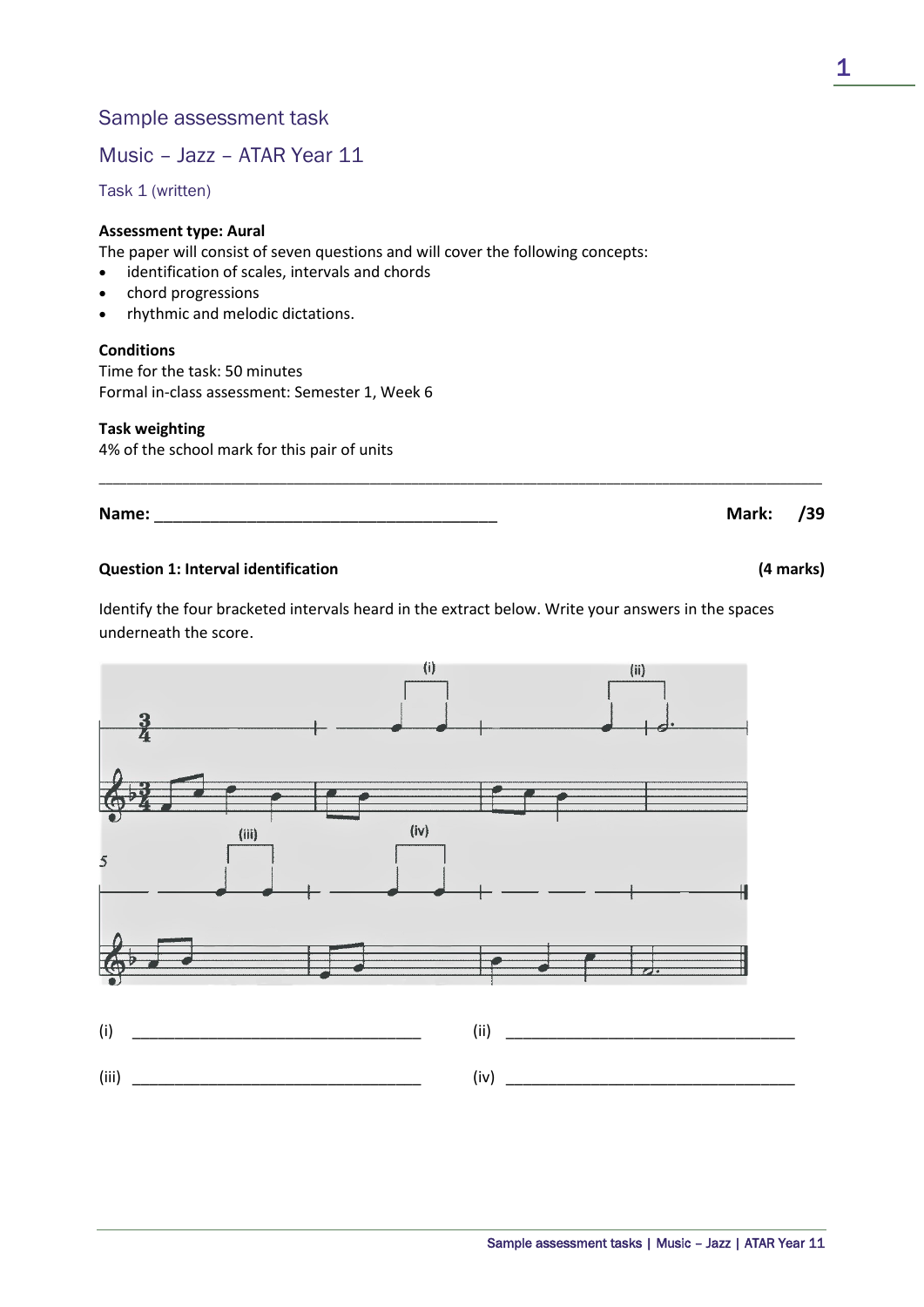# **Question 2: Scale identification (2 marks)**

Identify the scale or mode that is heard in the following extracts. Tick  $(\checkmark)$  the correct answer.

(a)

| (✓) |                  |
|-----|------------------|
|     | Major            |
|     | Harmonic minor   |
|     | Major pentatonic |
|     | <b>Blues</b>     |
|     | Jazz minor       |

(b)

| Major            |
|------------------|
| Harmonic minor   |
| Major pentatonic |
| <b>Blues</b>     |
| Jazz minor       |

# **Question 3: Chord identification (2 marks)**

Identify the chord that is heard. Tick  $(\checkmark)$  the correct answer.

(a)

| Major                 |
|-----------------------|
| Minor                 |
| Minor <sup>7</sup>    |
| Major <sup>7</sup>    |
| Dominant <sup>7</sup> |

(b)

| ∣✔ |                       |
|----|-----------------------|
|    | Major                 |
|    | Minor                 |
|    | Minor <sup>7</sup>    |
|    | Major <sup>7</sup>    |
|    | Dominant <sup>7</sup> |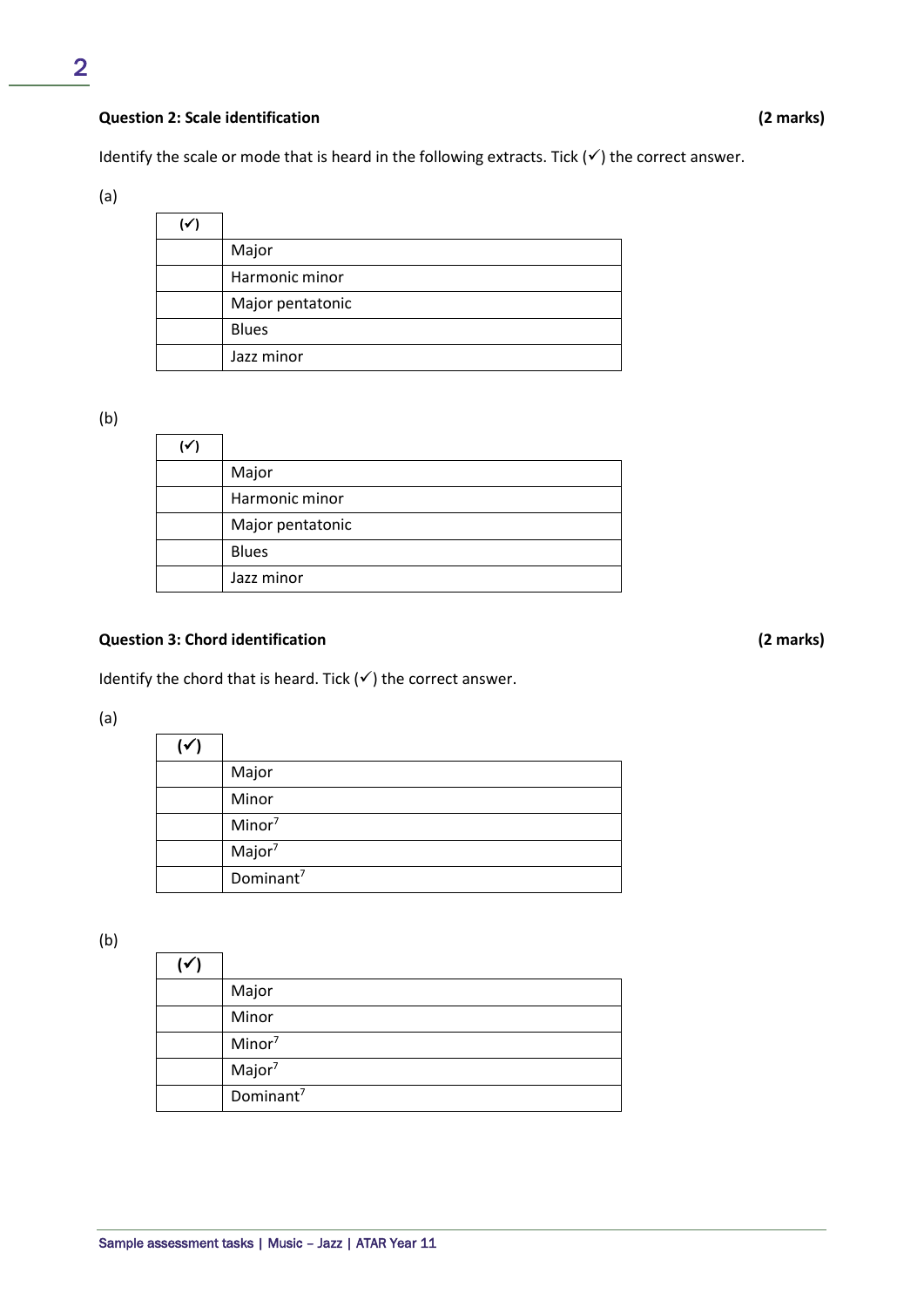### **Question 4: Harmonic progressions (8 marks)**

Complete the following harmonic progression providing the Roman numerals **or** chord names for the missing chords. The tonic chord will be played prior to the progression being heard.



#### **Question 5: Compositional devices (2 marks)**

Identify two compositional devices evident in the audio track for question 5.

(a) \_\_\_\_\_\_\_\_\_\_\_\_\_\_\_\_\_\_\_\_\_\_\_\_\_\_\_\_\_\_\_\_\_\_\_\_\_

 $(b)$ 

# **Question 6: Rhythmic dictation (9 marks)**

Listen to the following extract. Insert the bar lines and rhythm to the pitches given. There are 8 bars in total.

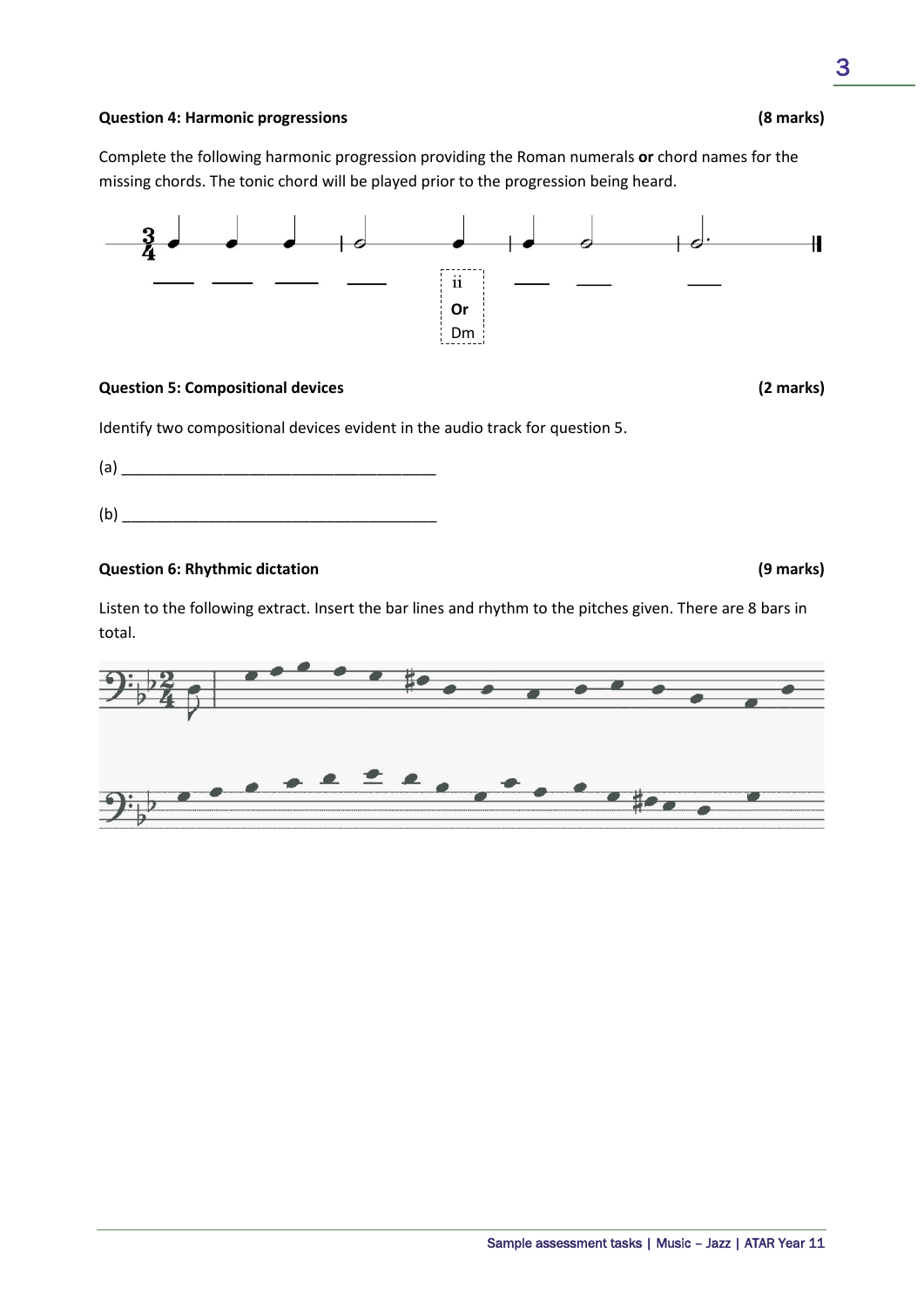Complete the following melodic dictation. The tonic chord and note are heard prior to the extract.

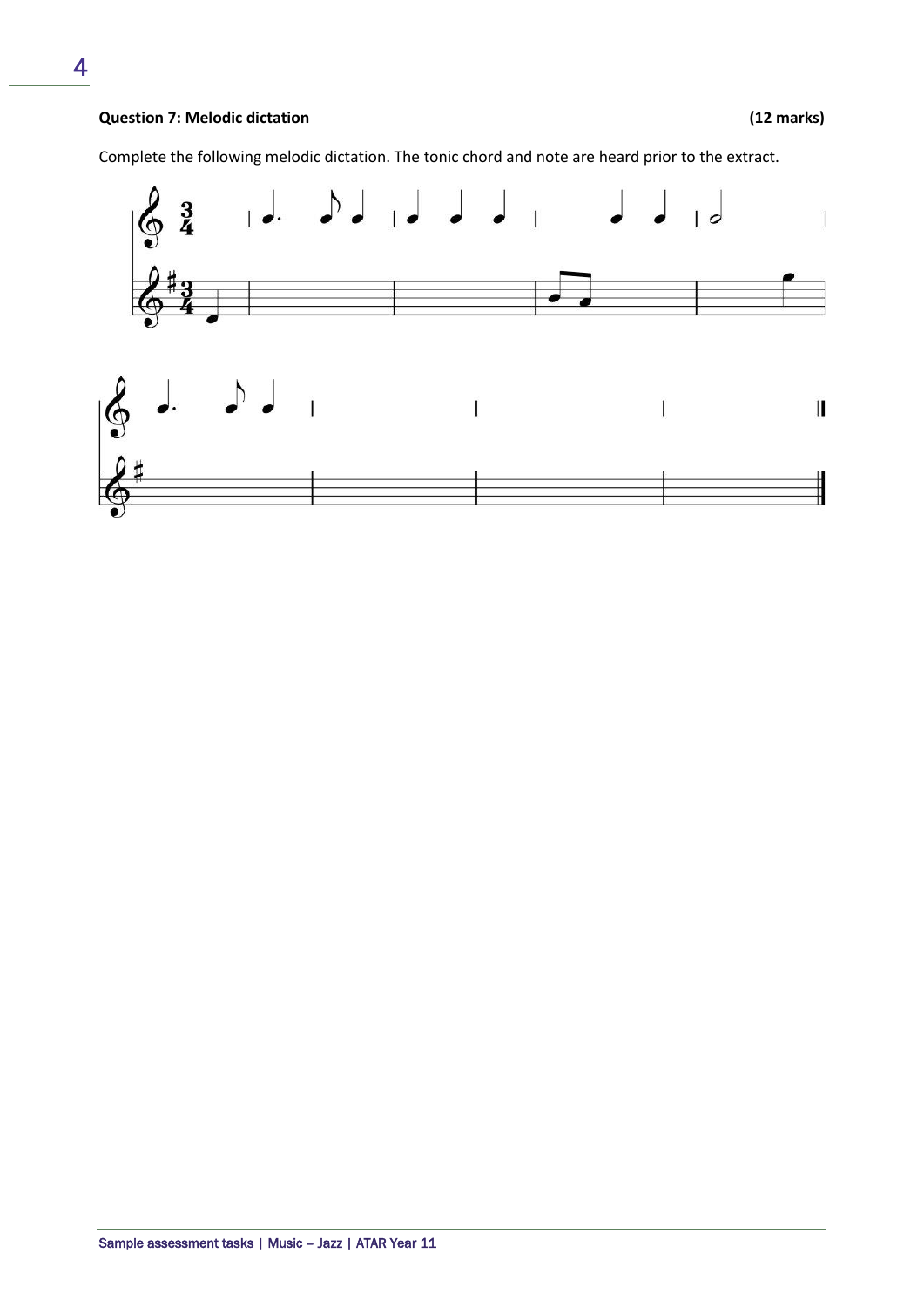# Marking key for sample assessment task 1 (written)

#### **Question 1: Interval identification (4 marks)**

Identify the four bracketed intervals heard in the extract below. Write your answers in the spaces underneath the score.



1 mark per interval. Both number and quality must be correct. No half marks 4

# **Question 2: Scale identification (2 marks)**

Identify the scale or mode that occurs in the following extracts. Tick  $(v)$  the correct answer.

| <b>Description</b> | <b>Mark</b> |
|--------------------|-------------|
| (a) Blues scale    |             |
| (b) Jazz minor     |             |
| <b>Total</b>       |             |

# **Question 3: Chord identification (2 marks)**

Identify the chord that is heard. Tick  $(v')$  the correct answer.

| <b>Description</b>     | <b>Mark</b> |
|------------------------|-------------|
| (a) Major              |             |
| (b) Minor <sup>7</sup> |             |
| <b>Total</b>           |             |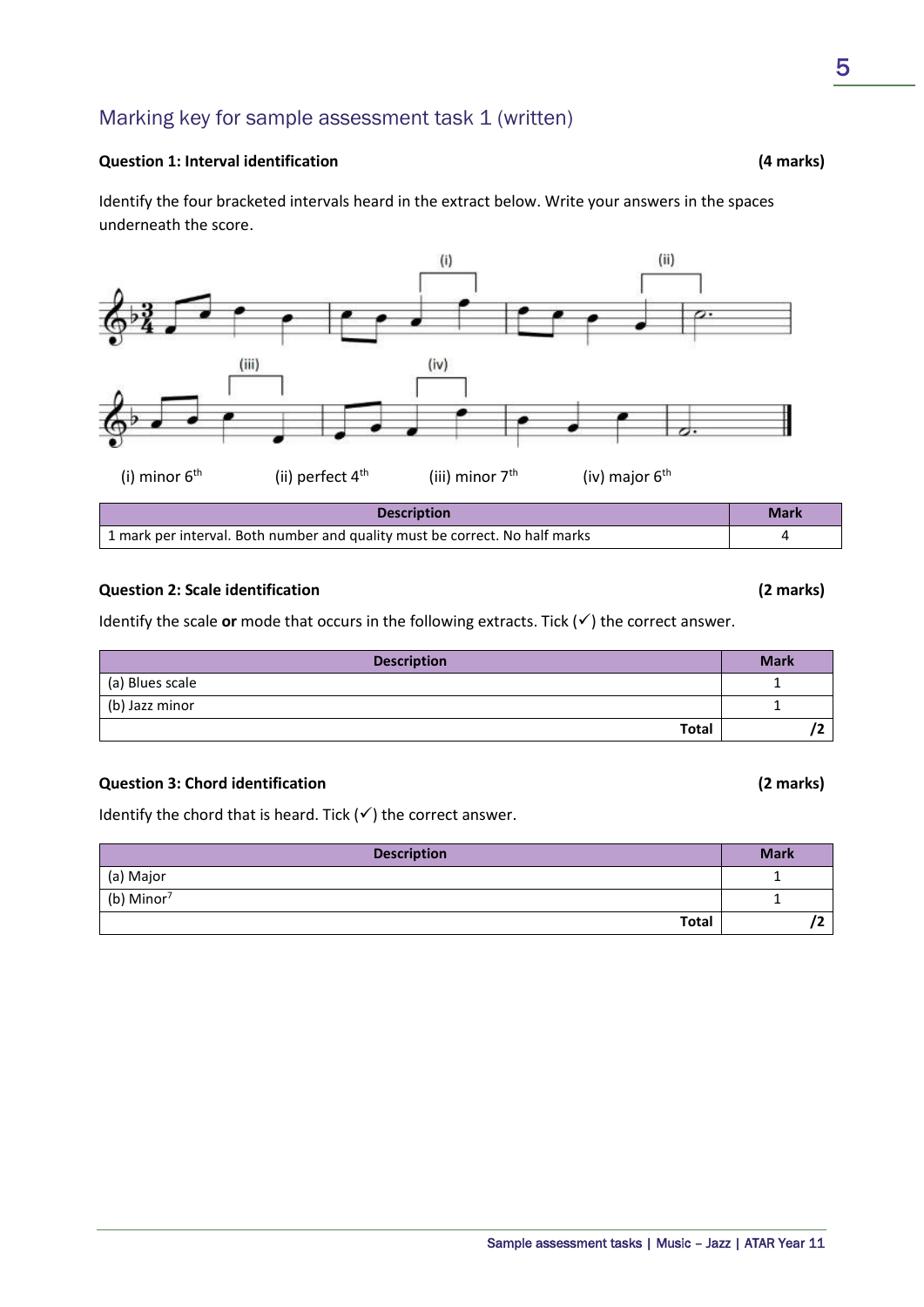#### Sample assessment tasks | Music – Jazz | ATAR Year 11

6

Complete the following harmonic progression providing the Roman numerals for the missing chords. The tonic chord will be played prior to the progression being heard.



| <b>Description</b>                                  | <b>Mark</b> |
|-----------------------------------------------------|-------------|
| 1 mark for each chord (except ii/Dm which is given) |             |
| 1 mark for correctly identifying the 7th            |             |
| Total                                               |             |

## **Question 5: Compositional devices (2 marks)**

Identify two compositional devices evident in the following recording

| <b>Description</b>               | <b>Mark</b> |
|----------------------------------|-------------|
| (a) pedal/pedal point/pedal note |             |
| (b) sequence                     |             |
| <b>Total</b>                     |             |

## **Question 6: Rhythmic dictation (9 marks)**

Listen to the following extract. Insert the bar lines and rhythm to the pitches given. There are 8 bars in total.



- 2 marks per bar, except the final bar which is worth 1 mark only = 15 marks.
- 3 marks for 8 correct bar lines, 2 marks for 6–7 correct bar lines, 1 mark for 3–5 correct bar lines, and 0 marks for less than 3 correct bar lines.
- Divide the total mark of 18 by 2 for a final mark out of 9.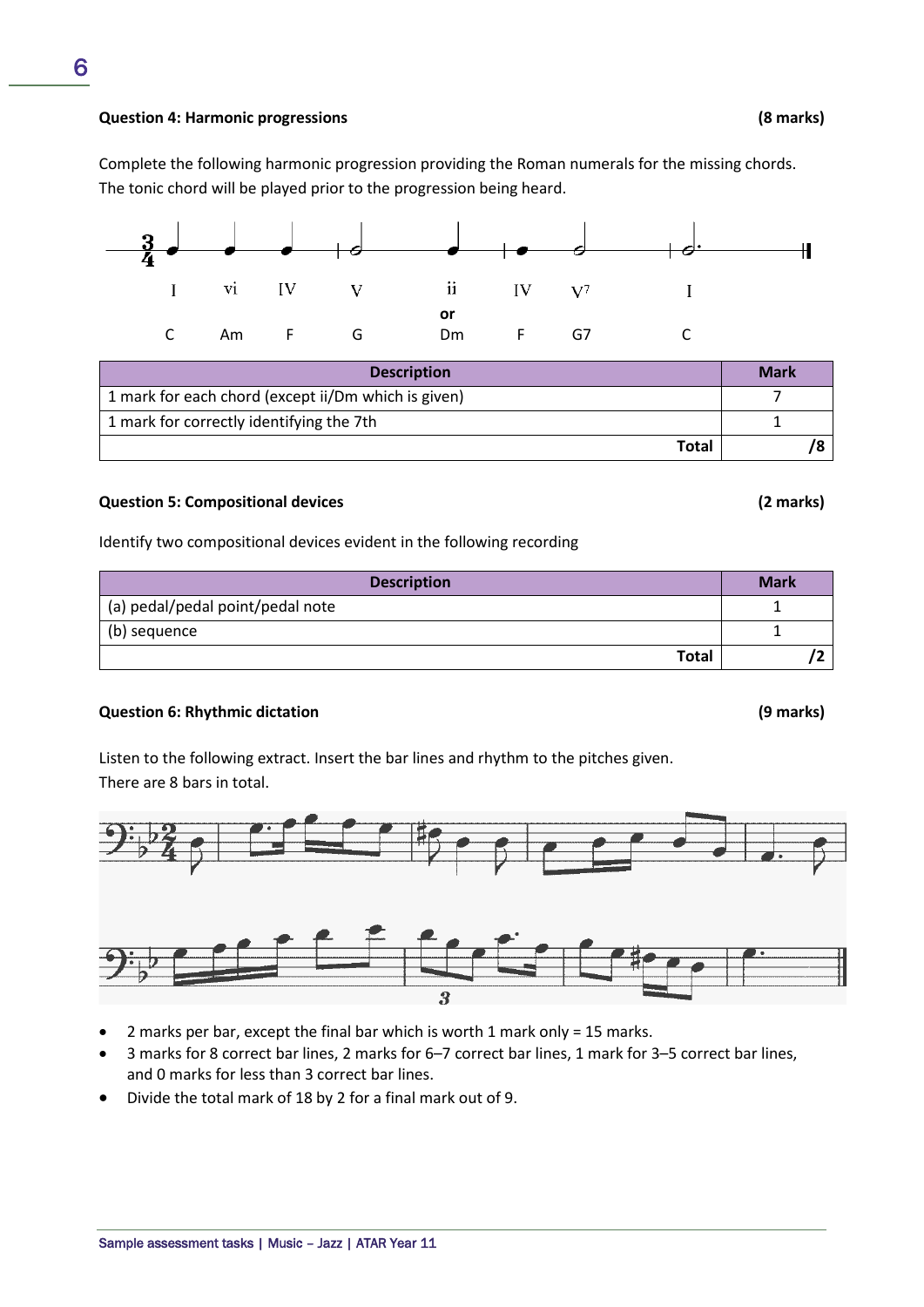# **Question 7: Melodic dictation 12 marks**

Complete the following melodic dictation. The tonic chord and note are heard prior to the extract.



- 1 mark for each pitch: 20 marks, divided by 2 for a mark out of 10.
- 1 mark for each bar of rhythm (final minim included as part of 7) for a mark out of 2.
- Add the two marks together for a total mark out of 12.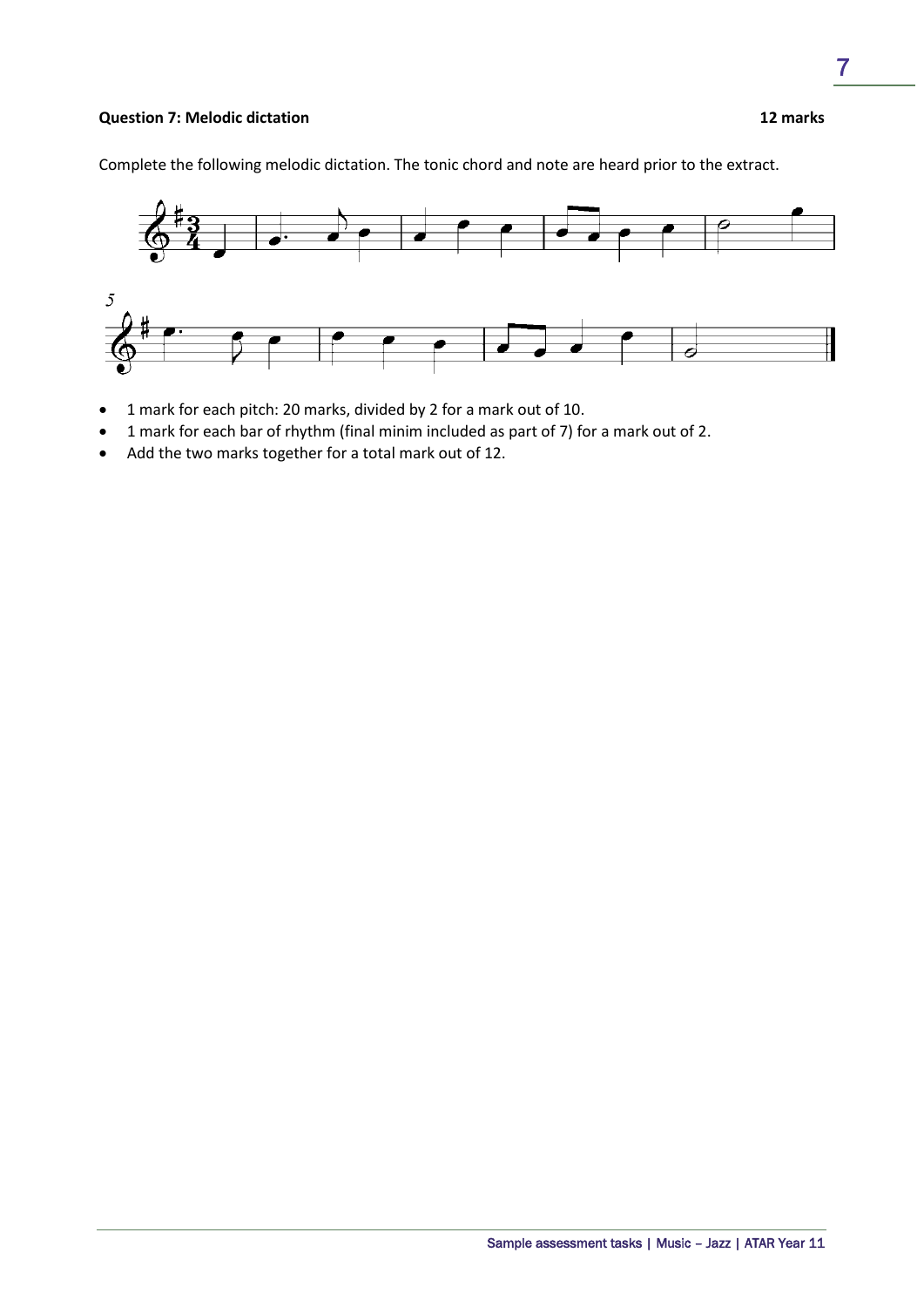Music – Jazz – ATAR Year 11

Task 3 (performance)

# **Assessment type: Performance—Sight-reading OR Improvisation**

• Students will sight-read a given 8–16 bar excerpt, observing relevant performance conventions and score markings.

# **OR**

• Students will play an improvised solo over an F blues progression using a backing CD, backing band or instrumentalist, demonstrating rhythmic, melodic and harmonic creativity.

# **Conditions**

Time for the task: five minutes, including two minutes preparation Formal in-class assessment: Semester 1, Week 10

# **Task weighting**

3% of the school mark for this pair of units

**Sight-reading**: you will be given **two** minutes to look at the excerpt provided during which time you must not play/sing any notes or touch your instrument. You will then perform the extract, observing relevant performance conventions and score markings. You may choose to perform the extract a second time, in this case the better of the two marks will count as your final mark.

\_\_\_\_\_\_\_\_\_\_\_\_\_\_\_\_\_\_\_\_\_\_\_\_\_\_\_\_\_\_\_\_\_\_\_\_\_\_\_\_\_\_\_\_\_\_\_\_\_\_\_\_\_\_\_\_\_\_\_\_\_\_\_\_\_\_\_\_\_\_\_\_\_\_\_\_\_\_\_\_\_\_\_\_\_\_\_\_\_\_\_\_\_\_\_\_\_\_\_\_\_\_\_\_

# **OR**

**Improvisation:** you will be required to play an improvised solo over a given F blues progression (provided in advance) using a backing CD, backing band or instrumentalist. In the assessment you should demonstrate rhythmic, melodic and harmonic creativity, and an understanding of the chord sequence and harmonic context. You may choose to perform the extract a second time, in this case the better of the two marks will count as your final mark.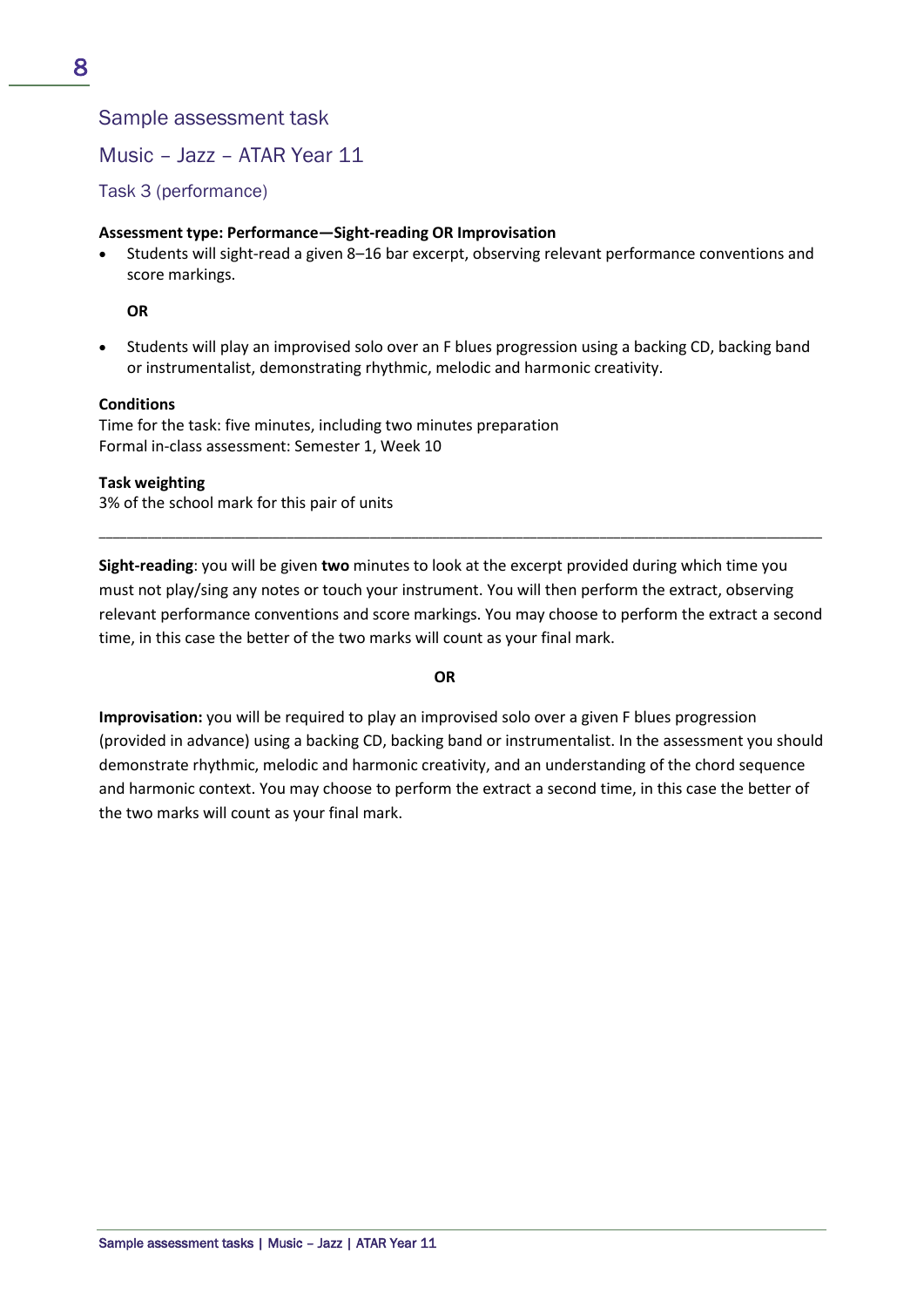# Marking key for sample assessment task 3 (performance)

| <b>Name</b> |  |  |
|-------------|--|--|
|             |  |  |

**Name:\_\_\_\_\_\_\_\_\_\_\_\_\_\_\_\_\_\_\_\_\_\_\_\_\_\_\_\_\_\_\_\_\_\_\_\_\_\_\_\_ Mark: /34 (3%)**

# Performance – Sight-reading

| <b>Description</b>                                                                                                                   | <b>Marks</b> |
|--------------------------------------------------------------------------------------------------------------------------------------|--------------|
| Rhythm                                                                                                                               | /10          |
| Performs with consistent rhythmic accuracy and control                                                                               | $9 - 10$     |
| Performs with only very slight rhythmic lapses in rhythm and/or tempo                                                                | $7 - 8$      |
| Performs with competent rhythmic accuracy, demonstrating an ability to recover from minor<br>inaccuracies                            | $5 - 6$      |
| Performs with several rhythmic inaccuracies, yet manages to maintain a sense of metre                                                | $3 - 4$      |
| Performs with many rhythmic errors, displaying an inconsistent pulse                                                                 | $1 - 2$      |
| <b>Pitch and intonation</b>                                                                                                          | /10          |
| Performs with consistently excellent pitch and intonation                                                                            | $9 - 10$     |
| Performs with excellent pitch and intonation with only occasional slight lapses                                                      | $7 - 8$      |
| Performs with competent pitch and intonation, demonstrating an ability to recover from minor<br>inaccuracies                         | $5 - 6$      |
| Performs with several inconsistencies in pitch and intonation, but manages to maintain a sense of<br>tonality                        | $3 - 4$      |
| Performs with several errors in pitch and intonation, and little sense of tonality                                                   | $1 - 2$      |
| <b>Tone</b>                                                                                                                          | /6           |
| Performs confidently, displaying excellent tonal control                                                                             | $5 - 6$      |
| Performs with reasonable confidence, but experiences some difficulty with tonal control                                              | $3 - 4$      |
| Performs with little or no confidence, and experiences great difficulty with tonal control                                           | $1 - 2$      |
| Dynamics, phrasing and bowings/articulation                                                                                          | /8           |
| Performs repertoire with excellent sensitivity, musically and accurately interpreting dynamics,<br>phrasing and bowings/articulation | $7 - 8$      |
| Performs repertoire with generally accurate interpretation of dynamics, phrasing and<br>bowings/articulation                         | $5 - 6$      |
| Performs repertoire with inconsistent attention and/or some errors with dynamics, phrasing, and<br>bowings/articulation              | $3 - 4$      |
| Performs repertoire with minimal attention and/or several errors with dynamics, phrasing, and<br>bowings/articulation                | $1 - 2$      |
| <b>Total mark</b>                                                                                                                    | /34          |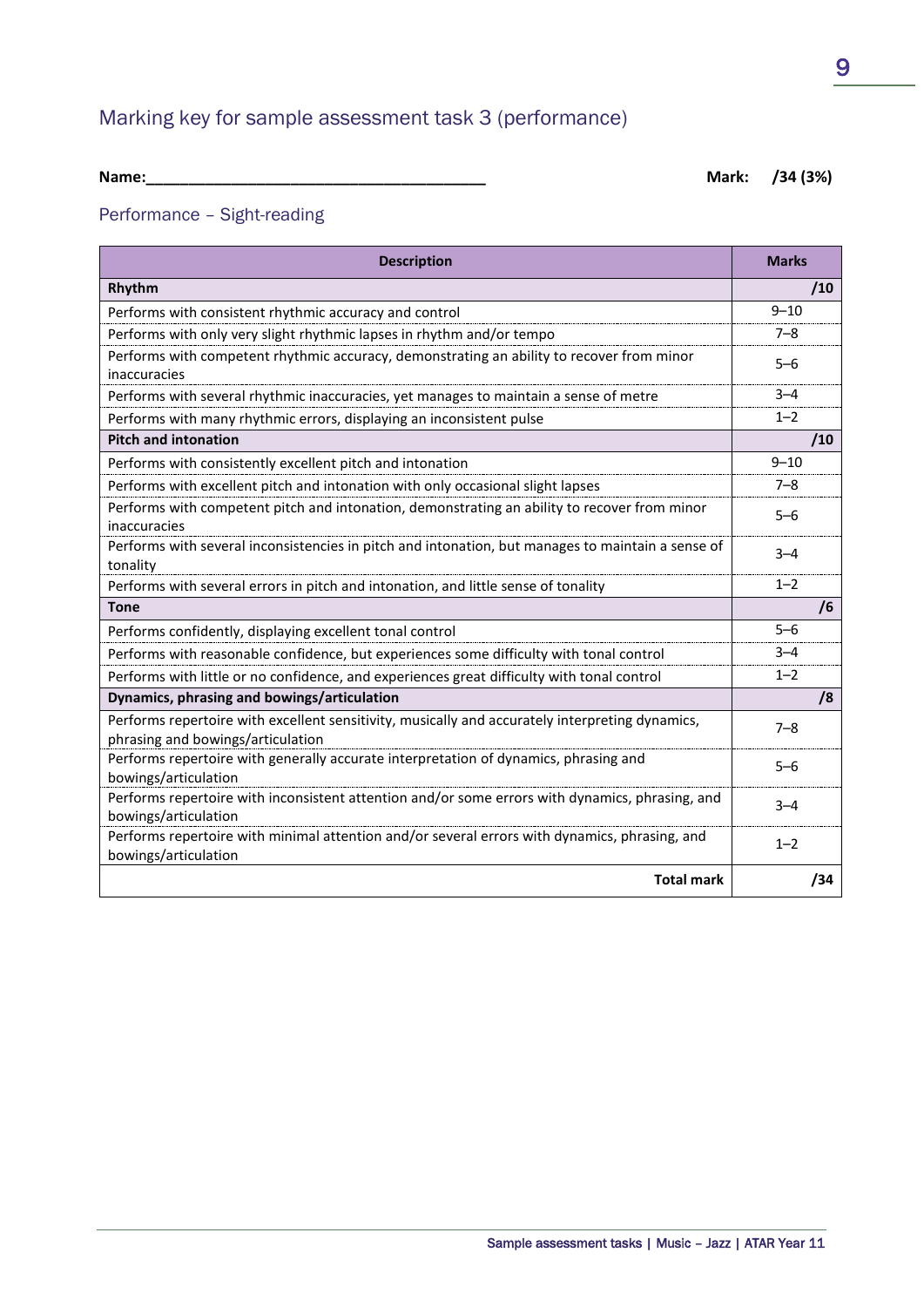10

# Performance – Improvisation

| <b>Description</b>                                                                                                                                                                                                                                                | <b>Marks</b> |
|-------------------------------------------------------------------------------------------------------------------------------------------------------------------------------------------------------------------------------------------------------------------|--------------|
| Rhythm                                                                                                                                                                                                                                                            | /10          |
| Performs with consistent rhythmic accuracy and control                                                                                                                                                                                                            | $9 - 10$     |
| Performs with only very slight rhythmic lapses in rhythm and/or tempo                                                                                                                                                                                             | $7 - 8$      |
| Performs with competent rhythmic accuracy, demonstrating an ability to recover from minor<br>inaccuracies                                                                                                                                                         | $5 - 6$      |
| Performs with several rhythmic inaccuracies, yet manages to maintain a sense of metre                                                                                                                                                                             | $3 - 4$      |
| Performs with many rhythmic errors, displaying an inconsistent pulse                                                                                                                                                                                              | $1 - 2$      |
| <b>Pitch and intonation</b>                                                                                                                                                                                                                                       | /10          |
| Performs with consistently excellent pitch and intonation                                                                                                                                                                                                         | $9 - 10$     |
| Performs with excellent pitch and intonation with only occasional slight lapses                                                                                                                                                                                   | $7 - 8$      |
| Performs with competent pitch and intonation, demonstrating an ability to recover from minor<br>inaccuracies                                                                                                                                                      | $5 - 6$      |
| Performs with several inconsistencies in pitch and intonation, but manages to maintain a sense of<br>tonality                                                                                                                                                     | $3 - 4$      |
| Performs with several errors in pitch and intonation, and little sense of tonality                                                                                                                                                                                | $1 - 2$      |
| <b>Tone</b>                                                                                                                                                                                                                                                       | /6           |
| Performs confidently, displaying excellent tonal control                                                                                                                                                                                                          | $5 - 6$      |
| Performs with reasonable confidence, but experiences some difficulty with tonal control                                                                                                                                                                           | $3 - 4$      |
| Performs with little or no confidence, and experiences great difficulty with tonal control                                                                                                                                                                        | $1 - 2$      |
| <b>Improvisatory skills</b>                                                                                                                                                                                                                                       | /8           |
| Performs a well-shaped, effective and imaginative improvisation which clearly outlines the chord<br>changes, using clear rhythmic and melodic shapes and voicings, use of repeated motives and a<br>good understanding of the chord sequence and harmonic context | $7 - 8$      |
| Performs a mostly effective improvisation, demonstrating consistency with rhythmic and melodic<br>aspects of the style and an understanding of the chord sequence and harmonic context                                                                            | $5 - 6$      |
| Performs an improvisation, demonstrating a basic sense of shape with some rhythmic and<br>melodic aspects of the style, and some understanding of the chord sequence and harmonic<br>context                                                                      | $3 - 4$      |
| Performs an inconsistent and mostly ineffective improvisation, demonstrating a limited<br>awareness of style, inconsistent application of rhythmic and melodic ideas and a limited<br>understanding of the chord sequence and harmonic context                    | $1 - 2$      |
| <b>Total mark</b>                                                                                                                                                                                                                                                 | /34          |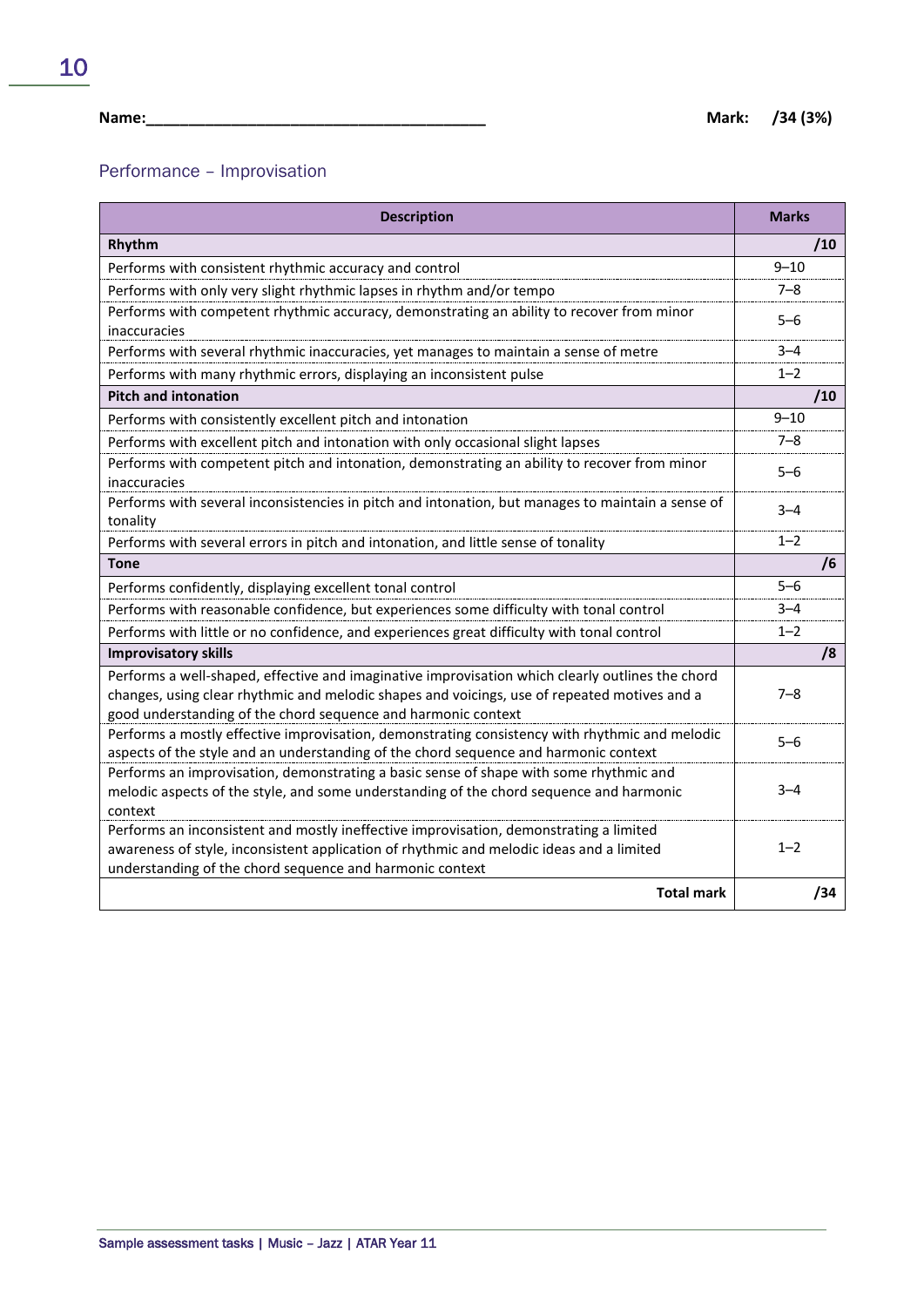Music – Jazz – ATAR Year 11

Task 3 (written)

# **Assessment type: Cultural and historical analysis**

This task requires the completion of a summary table outlining the development of the Be-Bop style and an in-class validation activity consisting of extended response (up to one page in length) questions.

# **Conditions**

Period allowed for completion of the summary table: 8 weeks Completed table submitted in Semester 1, Week 9 In-class extended response task completed in Semester 1, Week 9: 55 minutes

## **Task weighting**

2% of the school mark for this pair of units

# **Development of the Be-Bop style**

Research the contribution made by the composers/artists of the designated works to the development of the Be-Bop style, supported by reference to musical evidence from the designated and related works studied this semester. In particular examine:

- origins and developments of the Be-Bop style, pre- and post-1945
- musical changes from the Big Band/Swing era into Be-Bop
- the cultural, historical and social features that contributed to the development of the Be-Bop style
- the evolution of the style, leading to the development of Hard Bop and Cool School.

\_\_\_\_\_\_\_\_\_\_\_\_\_\_\_\_\_\_\_\_\_\_\_\_\_\_\_\_\_\_\_\_\_\_\_\_\_\_\_\_\_\_\_\_\_\_\_\_\_\_\_\_\_\_\_\_\_\_\_\_\_\_\_\_\_\_\_\_\_\_\_\_\_\_\_\_\_\_\_\_\_\_\_\_\_\_\_\_\_

**Part 1:** to assist in your research, you are required to complete the table on the following page: *Development of the Be-Bop style.* This table will summarise developments and changes in tempo/rhythmic, melodic and harmonic features, form and arrangement, instrumentation, rhythm section and expressive devices in each of the four different works you have studied this semester. Expand the table as required to accommodate the information you find.

**Part 2:** complete an in-class assessment consisting of three extended response type questions, each being no more than one page in length (questions not revealed to students in advance).

- 1. Summarise the musical similarities and differences between Swing and Be-Bop.
- 2. Compare and contrast two of the designated works in terms of the elements of music.
- 3. Explain the importance of one artist from the designated works in the development of Be-Bop both musically and as a movement. Refer to the designated work and at least one other work by the same artist.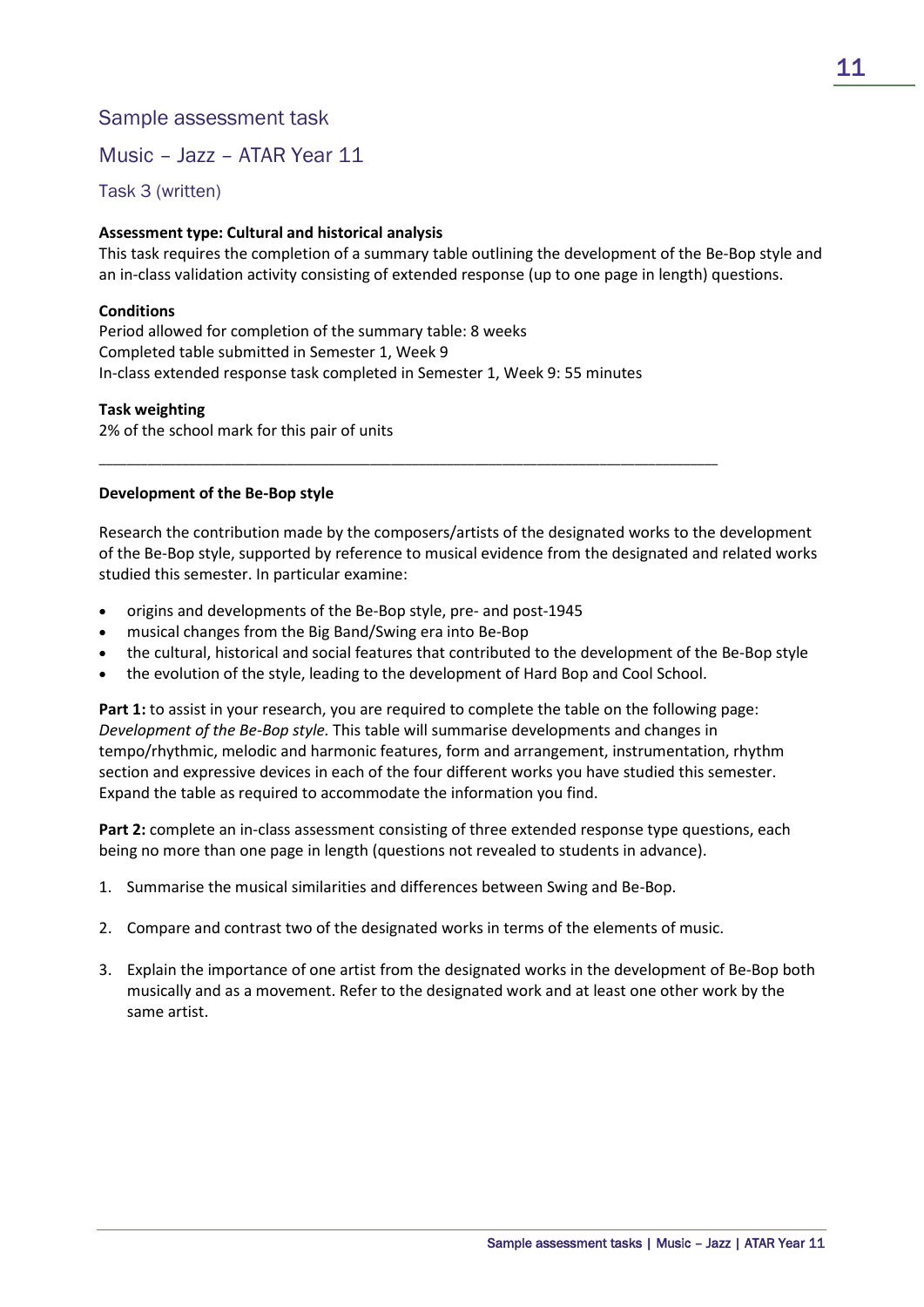# **Development of the Be-Bop style**

|                                                            | <b>Charlie Parker</b> | <b>Thelonious Monk</b> | <b>Ella Fitzgerald</b> | <b>Dizzy Gillespie</b> |
|------------------------------------------------------------|-----------------------|------------------------|------------------------|------------------------|
| Tempo/Rhythmic<br>features                                 |                       |                        |                        |                        |
| <b>Melodic features</b>                                    |                       |                        |                        |                        |
| <b>Harmonic features</b>                                   |                       |                        |                        |                        |
| Form and<br>arrangement                                    |                       |                        |                        |                        |
| Instrumentation                                            |                       |                        |                        |                        |
| <b>Rhythm section</b>                                      |                       |                        |                        |                        |
| <b>Expressive devices</b><br>and other special<br>features |                       |                        |                        |                        |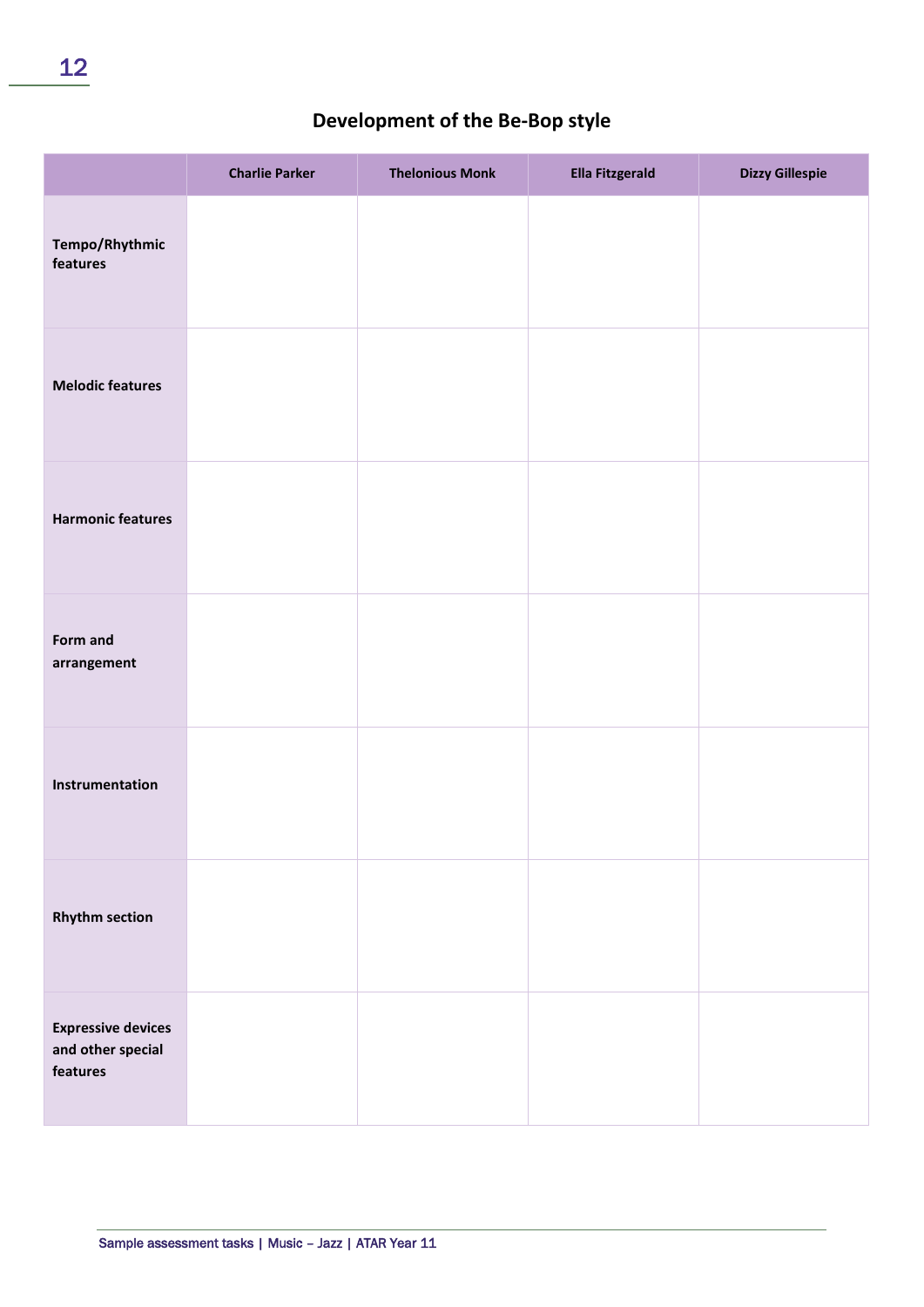# Marking key for sample assessment task 3

| <b>Description</b>                                                                                                                                                                                              | <b>Marks</b>   |
|-----------------------------------------------------------------------------------------------------------------------------------------------------------------------------------------------------------------|----------------|
| Completes Development of the Be-Bop style table                                                                                                                                                                 | /5             |
| Accurately and comprehensively completes the table                                                                                                                                                              | 5              |
| Completes most points of the table in detail, with some inconsistencies                                                                                                                                         | 4              |
| Completes the table, but only provides simple and sometimes inconsistent responses                                                                                                                              | 3              |
| Provides an incomplete table with several inaccuracies                                                                                                                                                          | $\mathfrak{p}$ |
| Provides a mostly incomplete and inaccurate table                                                                                                                                                               | 1              |
| Discusses the origin and development of the Be-Bop style                                                                                                                                                        | /6             |
| Provides a detailed and insightful summary of the musical similarities and differences between<br>Swing and Be-Bop                                                                                              | 6              |
| Provides a detailed summary of the musical similarities and differences between Swing and<br>Be-Bop, with minimal errors or omissions                                                                           | $4 - 5$        |
| Provides some summary of the musical similarities and differences between Swing and Be-Bop,<br>with some errors and/or omissions                                                                                | $2 - 3$        |
| Provides a limited summary of the musical similarities and differences between Swing and Be-Bop,<br>with many errors and/or omissions                                                                           | $\mathbf{1}$   |
| Compare and contrast two of the designated works in terms of the elements of music                                                                                                                              | /6             |
| Provides a detailed and insightful comparison of the two works using appropriate terminology                                                                                                                    | 6              |
| Provides a detailed comparison of the two works using mostly appropriate terminology                                                                                                                            | $4 - 5$        |
| Provides some comparison of the two works using mostly appropriate terminology                                                                                                                                  | $2 - 3$        |
| Provides a limited comparison of the two works using mostly inappropriate terminology                                                                                                                           | $\mathbf{1}$   |
| Explain the importance of one artist from the designated works in the development of Be-Bop<br>both musically and as a movement. Refer to the designated work and at least one other work<br>by the same artist | /6             |
| Provides a detailed and insightful explanation of the artist's importance in the development of                                                                                                                 |                |
| Be-Bop                                                                                                                                                                                                          | 6              |
| Provides a detailed explanation of the artist's importance in the development of Be-Bop                                                                                                                         | $4 - 5$        |
| Provides some explanation of the artist's importance in the development of Be-Bop                                                                                                                               | $2 - 3$        |
| Provides a limited explanation of the artist's importance in the development of Be-Bop                                                                                                                          | 1              |
| <b>TOTAL</b>                                                                                                                                                                                                    | /23            |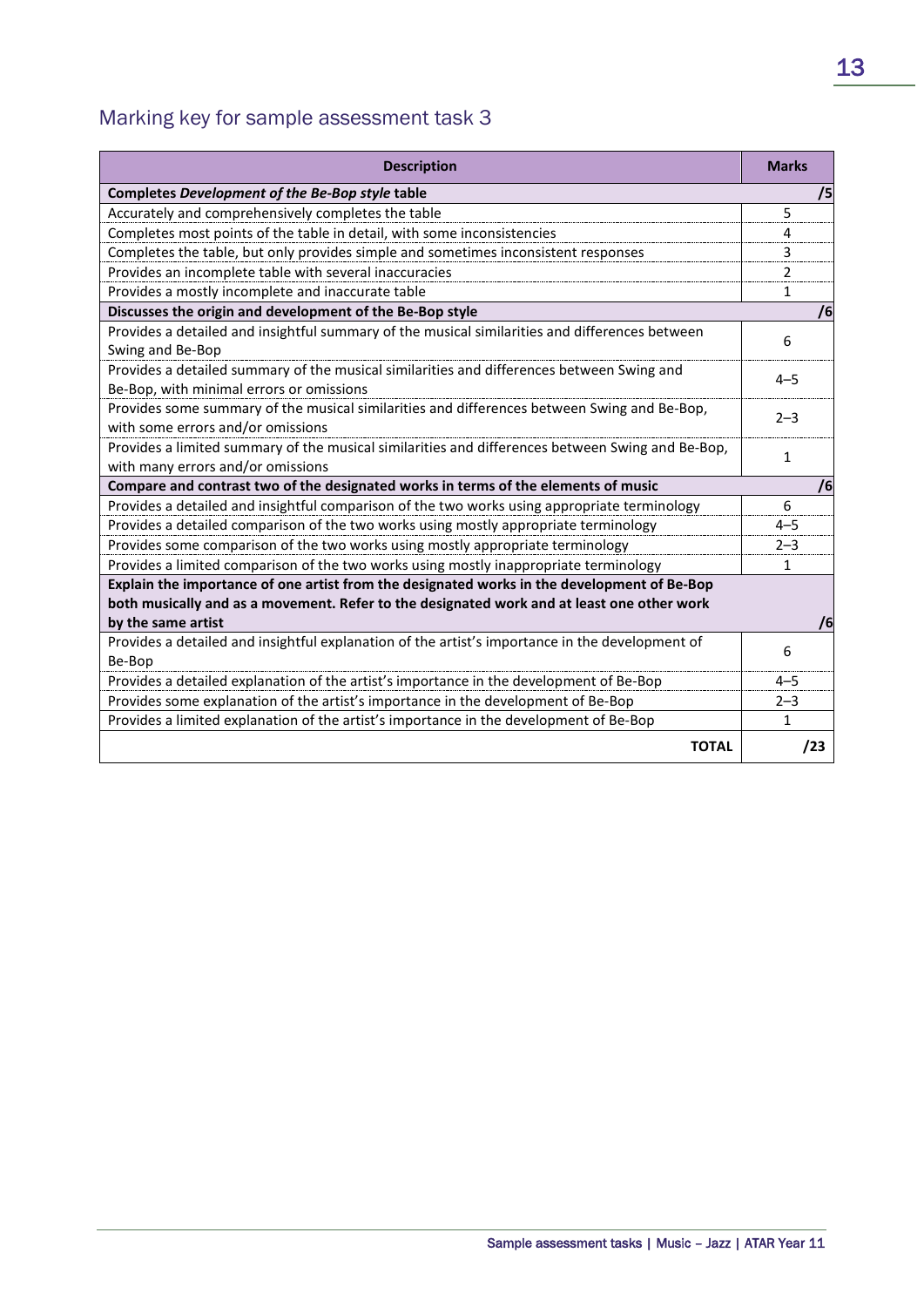Music – Jazz – ATAR Year 11

Task 10

# **Assessment type: Theory and composition test**

The paper will consist of five questions and will cover the following concepts:

- transposition
- chord analysis
- symbols and terminology
- melody writing and harmonisation.

## **Conditions**

Time for the task: 55 minutes Formal in class assessment: Semester 2, Week 11

# **Task weighting**

3% of the school mark for this pair of units

# **Question 1: Transposition (1 mark)**

Which of the following extracts (i), (ii) or (iii) will be the correct **sounding** pitch, if the passage on the top line is transposed down a major 3rd into bass clef? Place a  $(\checkmark)$  tick indicating the correct answer  $(i)$ ,  $(ii)$  or  $(iii)$ .  $(1 \text{ mark})$ 

\_\_\_\_\_\_\_\_\_\_\_\_\_\_\_\_\_\_\_\_\_\_\_\_\_\_\_\_\_\_\_\_\_\_\_\_\_\_\_\_\_\_\_\_\_\_\_\_\_\_\_\_\_\_\_\_\_\_\_\_\_\_\_\_\_\_\_\_\_\_\_\_\_\_\_\_\_\_\_\_\_\_\_\_\_\_\_\_\_\_\_\_\_\_\_\_\_\_\_\_\_\_\_\_





14

**Name:**\_\_\_\_\_\_\_\_\_\_\_\_\_\_\_\_\_\_\_\_\_\_\_\_\_\_\_\_\_\_\_\_\_\_\_\_ **Mark: /43**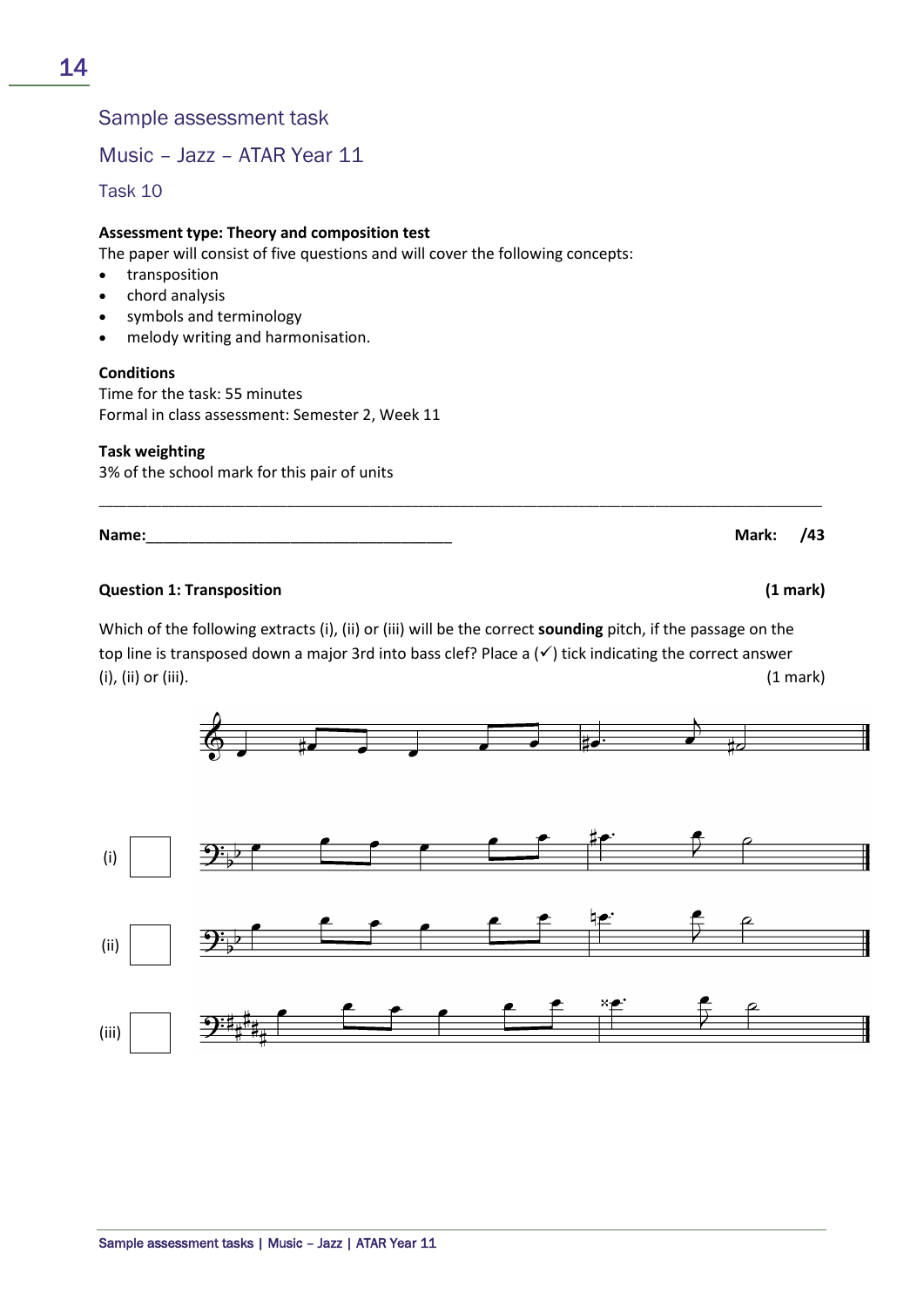# **Question 2: Chords (9 marks)**

(a) The chord progression provided is taken from bars 18–19 of **West End Blues.** Using the piano manuscript provided, notate each of these chords in root position. The bass clef must include one bass note and the treble clef must provide the entire chord. (5 marks)



(b) Using the same chord progression, write a suitable guide tone line. (4 marks)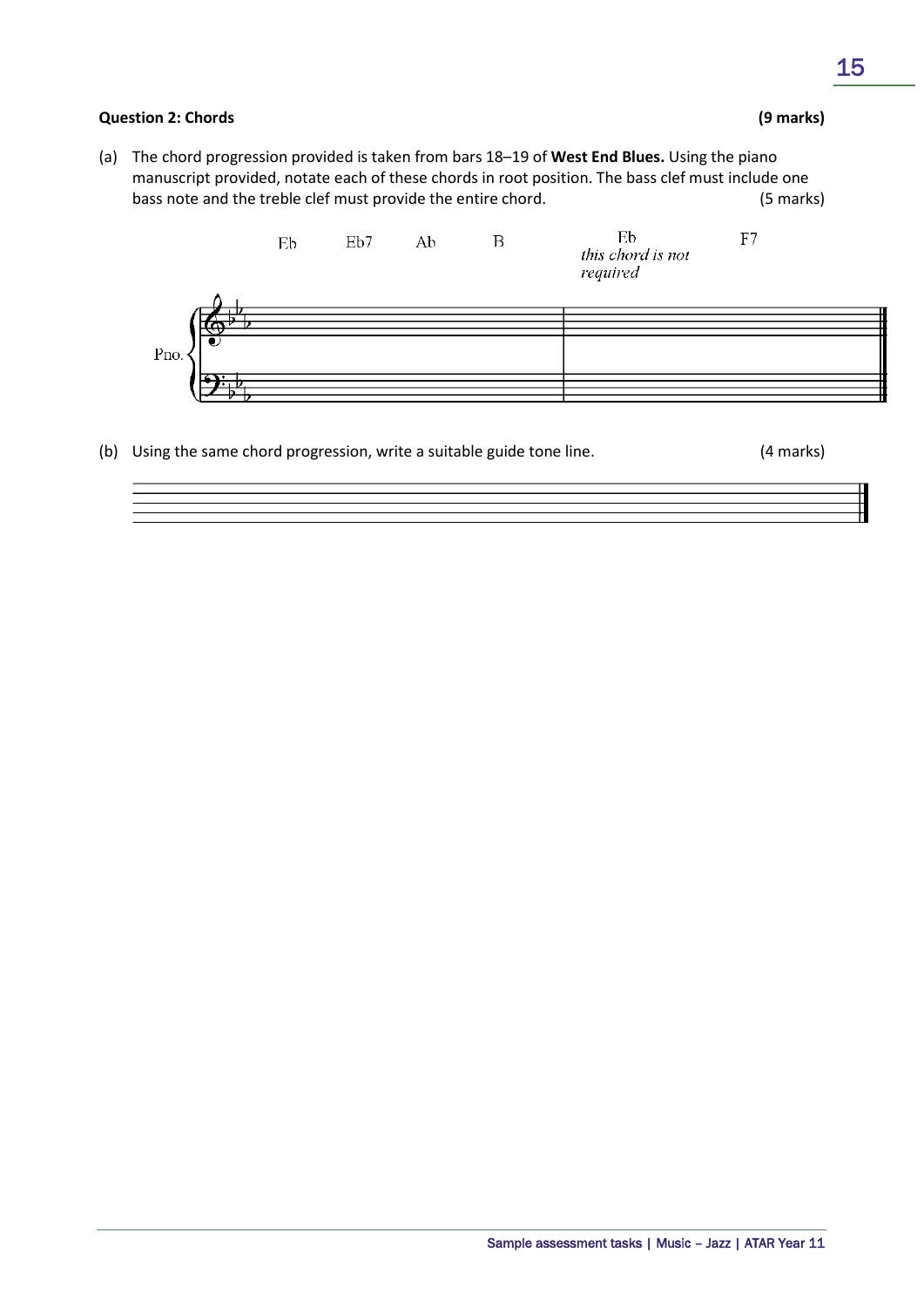#### **Question 3: Definitions**

(8 marks)

Name and define the meaning for each of the following.

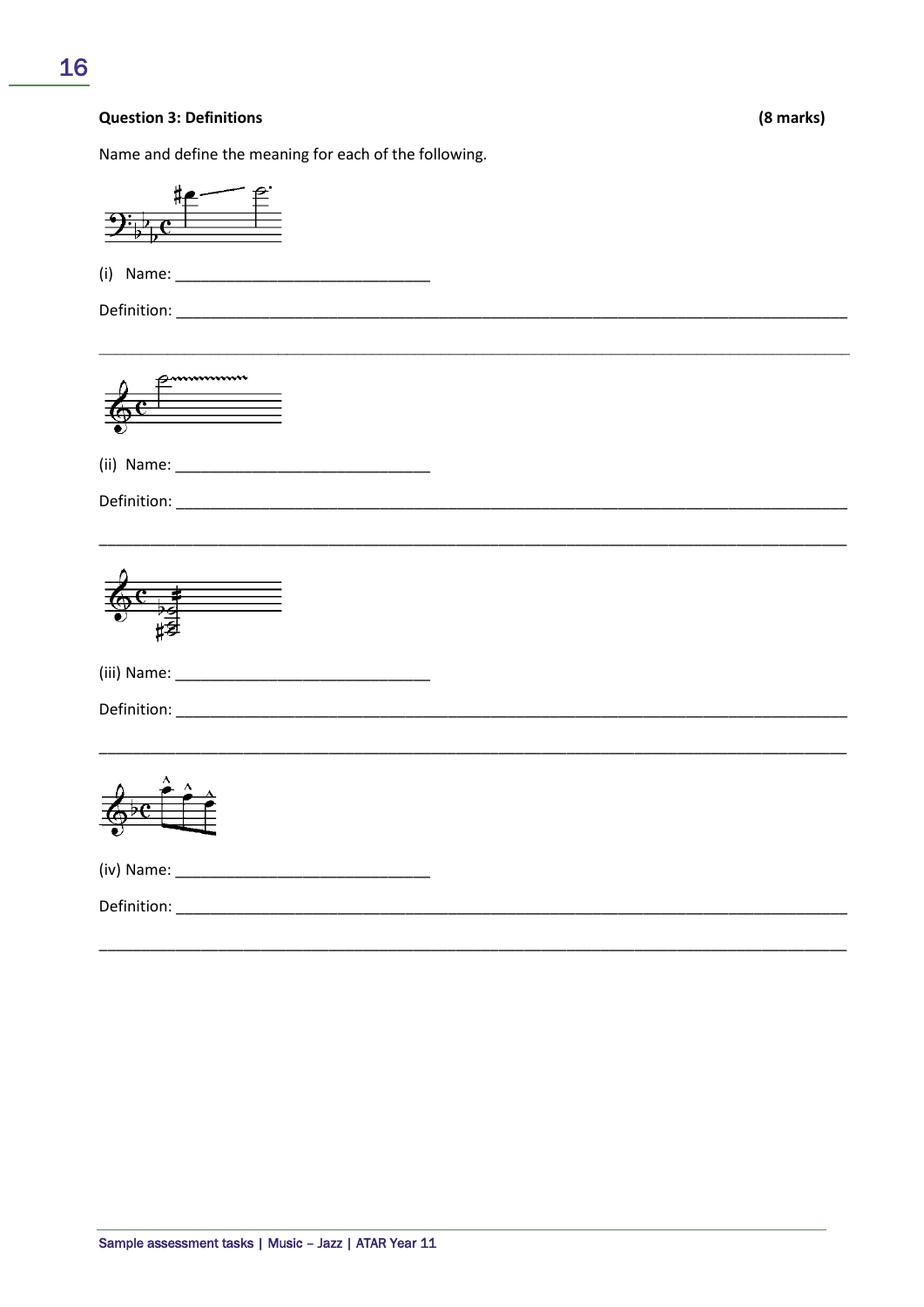|      | <b>Question 4: Melody writing</b>                                                                                                                      |                                                                               |           |                                                                                                 | (16 marks) |
|------|--------------------------------------------------------------------------------------------------------------------------------------------------------|-------------------------------------------------------------------------------|-----------|-------------------------------------------------------------------------------------------------|------------|
|      | For the given chord structure, compose an 8 bar melody for an instrument of your choice.<br>Use a simple time signature: 2/4, 4/4.                     |                                                                               |           |                                                                                                 |            |
|      |                                                                                                                                                        | Be sure to include the following points in your composition:                  |           |                                                                                                 |            |
| i.   |                                                                                                                                                        | choose an appropriate instrument and write within the range of the instrument |           |                                                                                                 | (2 marks)  |
| ii.  |                                                                                                                                                        | the melody fits the given chord structure                                     |           |                                                                                                 | (2 marks)  |
| iii. | the melody should demonstrate motivic and stylistic continuity with balanced phrases and a clear<br>climax that is clearly marked/evident in the score |                                                                               | (4 marks) |                                                                                                 |            |
| iv.  |                                                                                                                                                        | include stylistically-appropriate use of modes/scales                         |           |                                                                                                 | (2 marks)  |
| ٧.   | example of syncopation                                                                                                                                 |                                                                               |           | use stylistically-appropriate rhythmic consistency (rhythmic grouping) and include at least one | (2 marks)  |
| vi.  |                                                                                                                                                        |                                                                               |           | incorporate stylistically-appropriate tempo, dynamic, articulation and score markings           | (3 marks)  |
|      |                                                                                                                                                        | vii. ensure the score presentation is neat and accurate.                      |           |                                                                                                 | (1 mark)   |
|      |                                                                                                                                                        |                                                                               |           |                                                                                                 |            |
|      | Eb                                                                                                                                                     |                                                                               |           | Eb7                                                                                             |            |
|      | Ab                                                                                                                                                     |                                                                               |           | Abm                                                                                             |            |
|      | Eb6                                                                                                                                                    |                                                                               |           | C7                                                                                              |            |
|      | Fm7                                                                                                                                                    | Bb7                                                                           |           | Eb                                                                                              |            |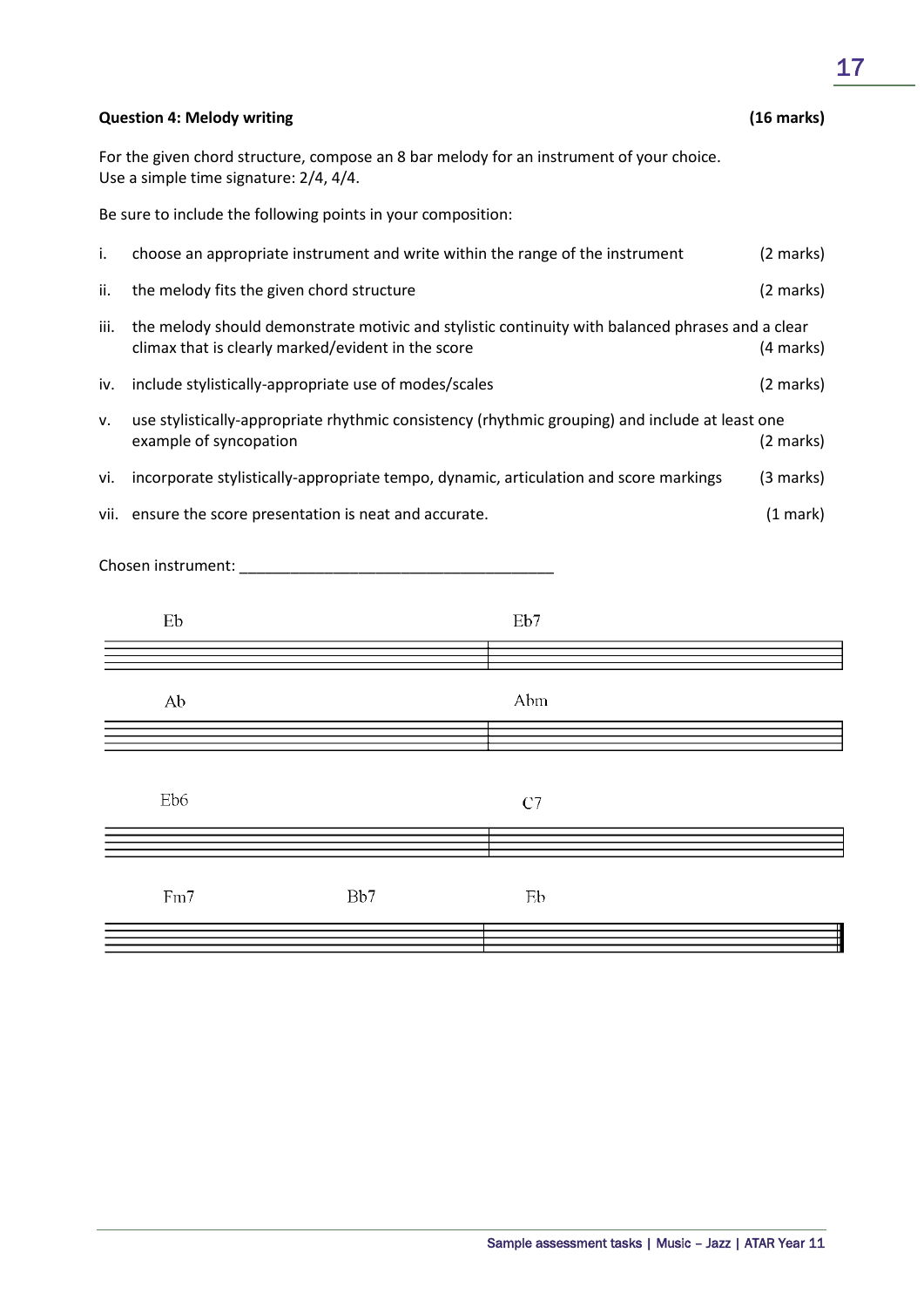|      | <b>Question 5: Harmonisation</b>                                                                                            | (9 marks) |
|------|-----------------------------------------------------------------------------------------------------------------------------|-----------|
|      | Harmonise the final four bars of your melody by composing a second part:                                                    |           |
| i.   | choose an appropriate instrument and write within the range of the instrument                                               | (2 marks) |
| ii.  | harmonise the final four bars of your melody by composing a second part suitable to<br>the melody and given chord structure | (2 marks) |
| iii. | use stylistically-appropriate rhythmic consistency (rhythmic grouping)                                                      | (2 marks) |
| iv.  | incorporate stylistically-appropriate tempo, dynamic, articulation and score markings                                       | (2 marks) |
| v.   | ensure the score presentation is neat and accurate.                                                                         | (1 mark)  |
|      | Chosen instrument:                                                                                                          |           |

| Eb6 |     | C7 |  |
|-----|-----|----|--|
|     |     |    |  |
| Fm7 | Bb7 | Eb |  |
|     |     |    |  |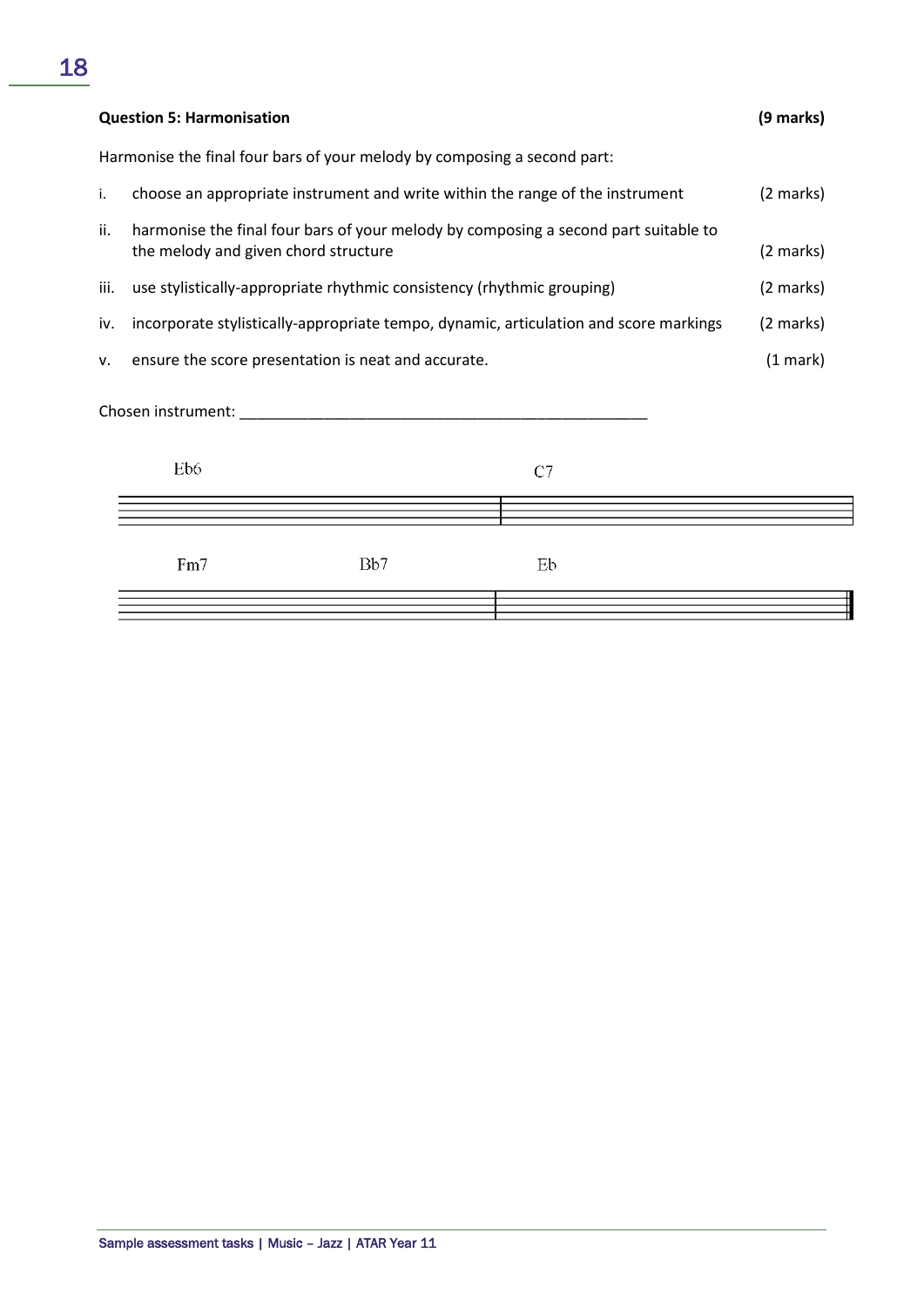# Marking key for sample assessment task 10

## **Question 1: Transposition (1 mark)**

Which of the following extracts (i), (ii) or (iii) will be the correct sounding pitch, if the passage on the top line is transposed down a major 3rd into bass clef? Place a  $(\checkmark)$  tick indicating the correct answer (i), (ii) or (iii).



# **Question 2: Chords (9 marks)**

(a) The chord progression provided is taken from bars 18–19 of **West End Blues.** Using the piano manuscript provided, notate each of these chords in root position. The bass clef must include one bass note and the treble clef must provide the entire chord. (5 marks)

Answer *–* student may have different placement of these chords, or use minims in the final bar



| <b>Description</b>                                                              | <b>Mark</b> |
|---------------------------------------------------------------------------------|-------------|
| For each chord required award:                                                  |             |
| 1 mark for each completely correct chord (including treble chord and bass note) |             |
| <b>Total</b>                                                                    |             |

(b) Using the same chord progression, write a suitable guide tone line. (4 marks)

Answer *–* other possibilities could be provided

Note: it is common in Jazz, to use the 6th in major chords.



| <b>Description</b>                                                                           | <b>Mark</b> |
|----------------------------------------------------------------------------------------------|-------------|
| 1 mark per two correct guide tone notes provided (i.e. six notes required in total)          |             |
| 1 mark for clef and correct musical notation (e.g. staff placement, number of beats per bar) |             |
| <b>Total</b>                                                                                 |             |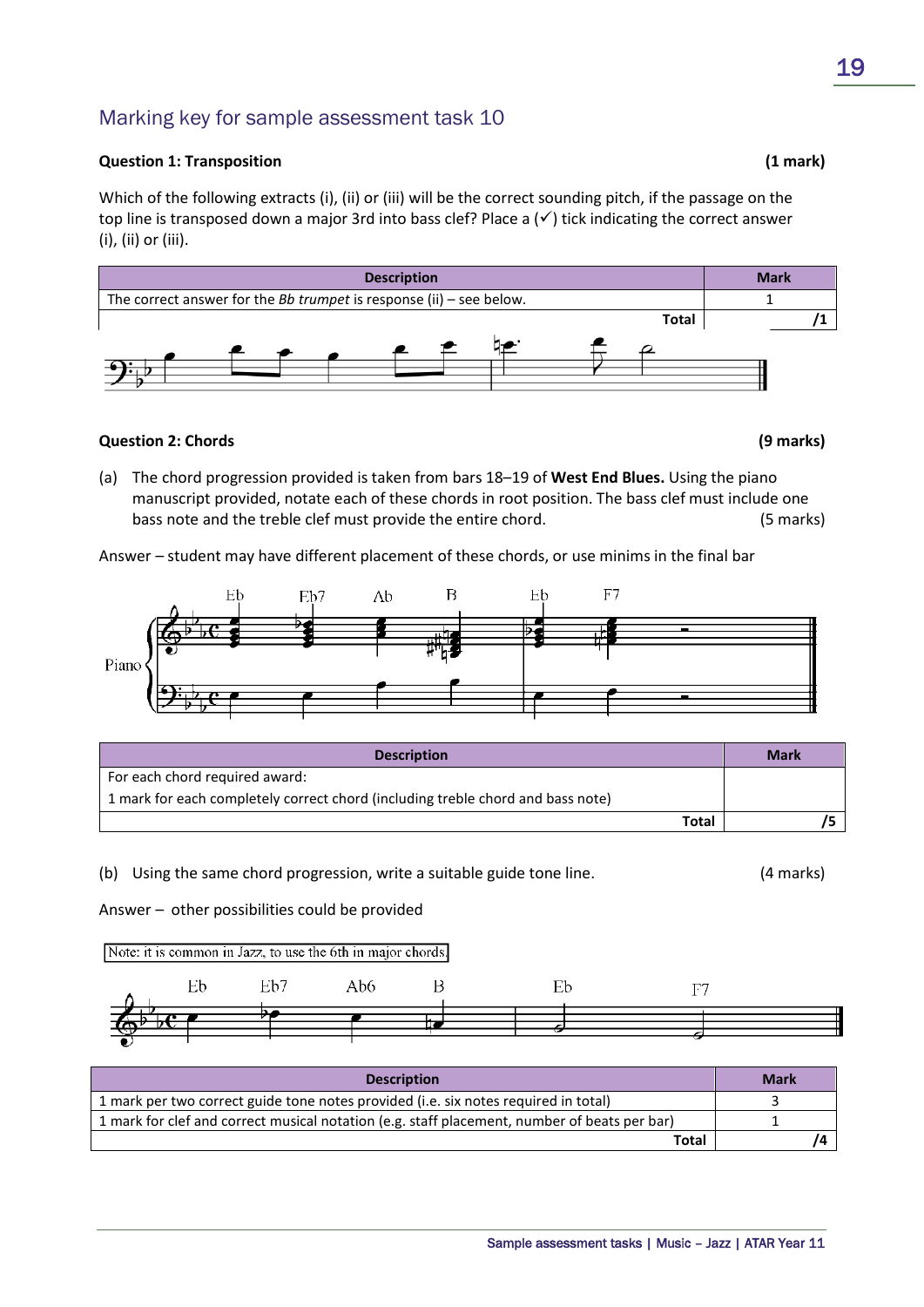# **Question 3: Definitions (8 marks)**

| <b>Description</b>                                                                              | <b>Mark</b> |
|-------------------------------------------------------------------------------------------------|-------------|
| 1 mark for the name: Slide                                                                      |             |
| 1 mark for definition: Moving from one note to the next, moving between two given pitches.      | /2          |
| Often this is performed by slurring to the next note                                            |             |
| 1 mark for the name: Trill/shake                                                                |             |
| 1 mark for definition: Ornamentation performed as a rapid alternation between two notes, the    | /2          |
| one provided and the note above. (Often starting on the note above the written note and the     |             |
| note above)                                                                                     |             |
| 1 mark for the name: Tremolo                                                                    |             |
| 1 mark for definition: Ornamentation (as provided here) the rapid alteration between the bass   | $\sqrt{2}$  |
| note of the chord and the remaining notes                                                       |             |
| 1 mark for the name: Marcato (or strong accent)                                                 |             |
| 1 mark for definition: Accept any of the following - well marked, emphasised, strong accent, in | /2          |
| relation to the music performed it is made obvious/emphasised, it is louder than a normal       |             |
| accent! Accept both short in length and emphasised                                              |             |
| Total                                                                                           | /8          |

# **Question 4: Melody writing (16 marks)**

| <b>Description</b>                                                                                                                                                                                                                                                                                                                                                       | <b>Mark</b>  |
|--------------------------------------------------------------------------------------------------------------------------------------------------------------------------------------------------------------------------------------------------------------------------------------------------------------------------------------------------------------------------|--------------|
| Instrument<br>i.                                                                                                                                                                                                                                                                                                                                                         | $\sqrt{2}$   |
| Names an appropriate instrument for the composition and writes a melody within the<br>instrument's range                                                                                                                                                                                                                                                                 | 2            |
| Names an appropriate instrument for the composition and writes a melody that mostly stays<br>within the instrument's range                                                                                                                                                                                                                                               | 1            |
| ii. Chord suitability                                                                                                                                                                                                                                                                                                                                                    | /2           |
| Melody accurately fits/correlates with the chords                                                                                                                                                                                                                                                                                                                        | 2            |
| Melody mostly fits/correlates with chords                                                                                                                                                                                                                                                                                                                                | 1            |
| iii. Melody                                                                                                                                                                                                                                                                                                                                                              | $\sqrt{4}$   |
| Demonstrates excellent skills in developing, establishing and maintaining stylistically<br>appropriate musical ideas and melodic shape/elements, with good use of passing notes to<br>create an interesting melody. Uses a convincing climax and clearly indicates balanced phrasing                                                                                     | 4            |
| Demonstrates satisfactory skills in developing, establishing and maintaining stylistically<br>appropriate musical ideas and melodic shape/elements with some use of passing notes to<br>create a suitable melody. Uses an adequate climax and mostly balanced phrasing                                                                                                   | $2 - 3$      |
| Demonstrates little or no evidence of developing, establishing and maintaining stylistically<br>appropriate musical ideas and melodic shape/elements. Shows minimal evidence of a musical<br>climax or phrasing                                                                                                                                                          | $\mathbf{1}$ |
| iv. Use of modes                                                                                                                                                                                                                                                                                                                                                         | $\sqrt{2}$   |
| Consistently uses stylistically-appropriate modes                                                                                                                                                                                                                                                                                                                        | 2            |
| Mostly applies stylistically-appropriate modes                                                                                                                                                                                                                                                                                                                           | 1            |
| The following modes are the most logical choices for the given chord progression, however,<br>students may use notes outside of these modes in an imaginative manner to create tension<br>Eb<br>Ionian<br>$\qquad \qquad -$<br>$Eb^7$<br>Mixolydian<br>Ionian<br>Ab<br>Dorian<br>Abm –<br>Eb6<br>Ionian<br>Mixolydian<br>C7<br>Dorian<br>Fm7<br>$\overline{\phantom{0}}$ |              |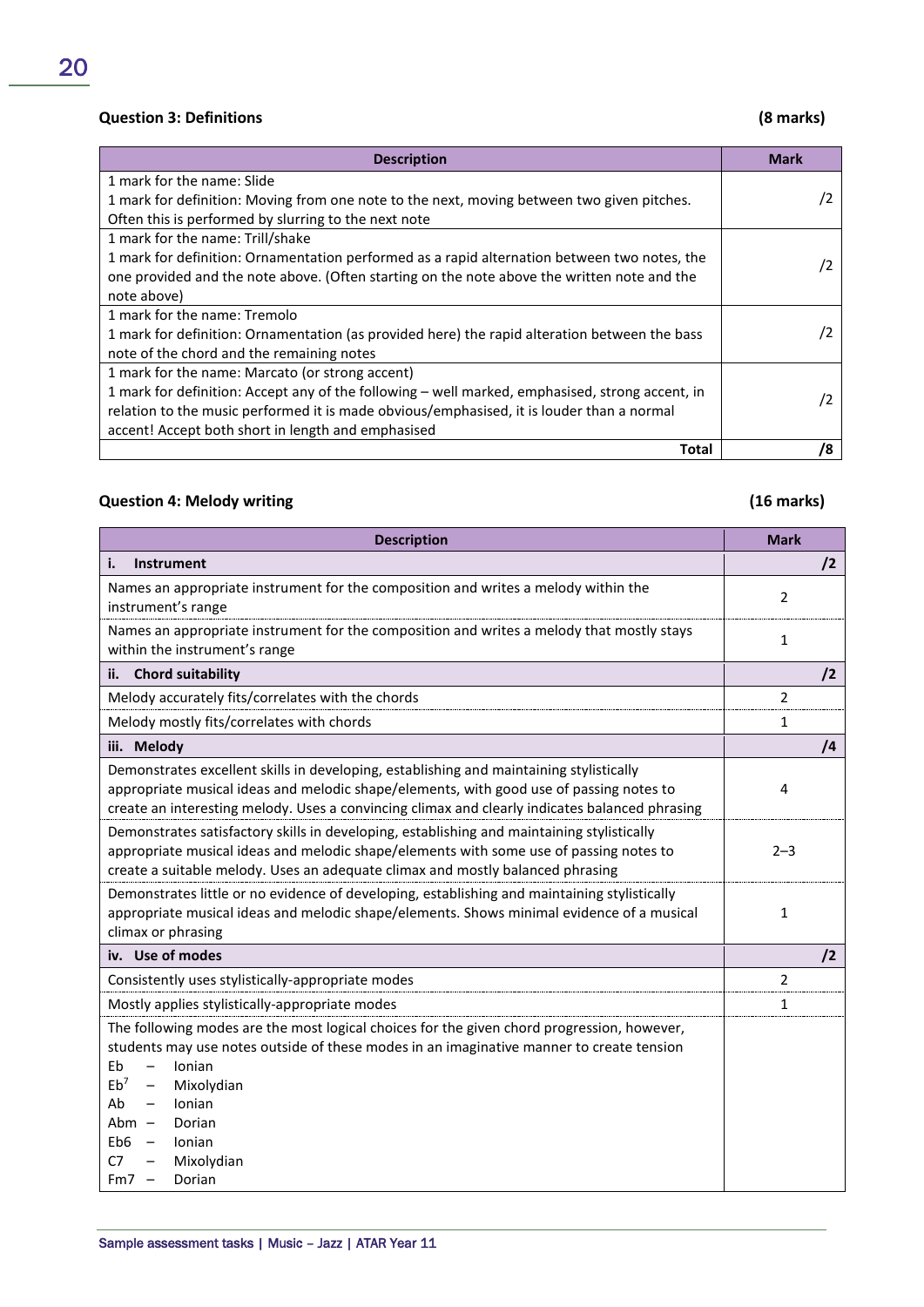| <b>Description</b>                                                                                                                                | Mark           |
|---------------------------------------------------------------------------------------------------------------------------------------------------|----------------|
| B <sub>b</sub> 7<br>Mixolydian<br>$\qquad \qquad -$                                                                                               |                |
| B <sub>b</sub> 7<br>Mixolydian<br>$\overline{\phantom{a}}$                                                                                        |                |
| Ionian<br>Fh                                                                                                                                      |                |
| Rhythm<br>v.                                                                                                                                      | $\overline{2}$ |
| Uses stylistically-appropriate rhythms and syncopation and groups rhythms correctly                                                               |                |
| Mostly uses stylistically-appropriate rhythms, some syncopation and groups most rhythms<br>correctly                                              | 1              |
| vi. Use of music expression                                                                                                                       | 13             |
| Articulation, dynamics, stylistic direction and other score markings are used effectively and<br>appropriately                                    | 3              |
| Articulation, dynamics, stylistic direction and other score markings are generally used<br>appropriately, with some minor inconsistencies evident | $\mathfrak z$  |
| Some articulation, dynamics, stylistic direction and other score markings are used incorrectly<br>and/or are inappropriate to the score           |                |
| vii. Score presentation                                                                                                                           |                |
| Notation skills clearly communicate musical ideas                                                                                                 |                |
| TOTAL                                                                                                                                             | /16            |